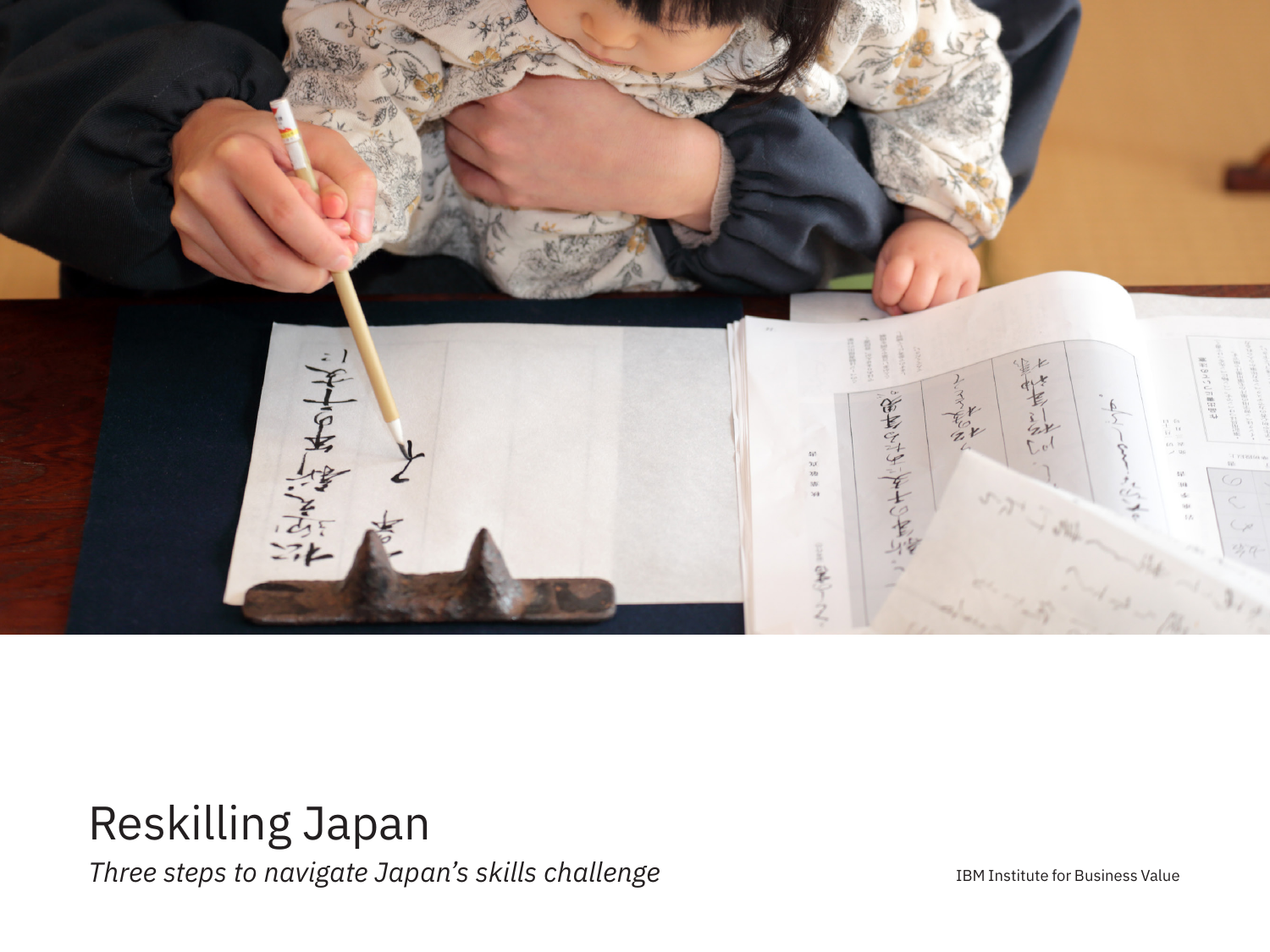### **Executive Report**

Education

### **How IBM can help**

By leveraging data expertise, deep analytics capabilities and open standards, you can create new models for personalized education that improve student outcomes and align graduates to successful careers while ensuring your institution's infrastructure is optimized for sustainability. For more information about IBM Education offerings, visit **ibm.com**[/education.](http://ibm.com/education)



# *In this report*

*Japanese executives identify which skills are critical for today's workforce.*

*Japanese executives predict which factors will most impact skills demand in Japan over the next five years.*

*We identify how industry, education and government leaders in Japan can foster regional ecosystems, innovative training solutions and individual skill development.*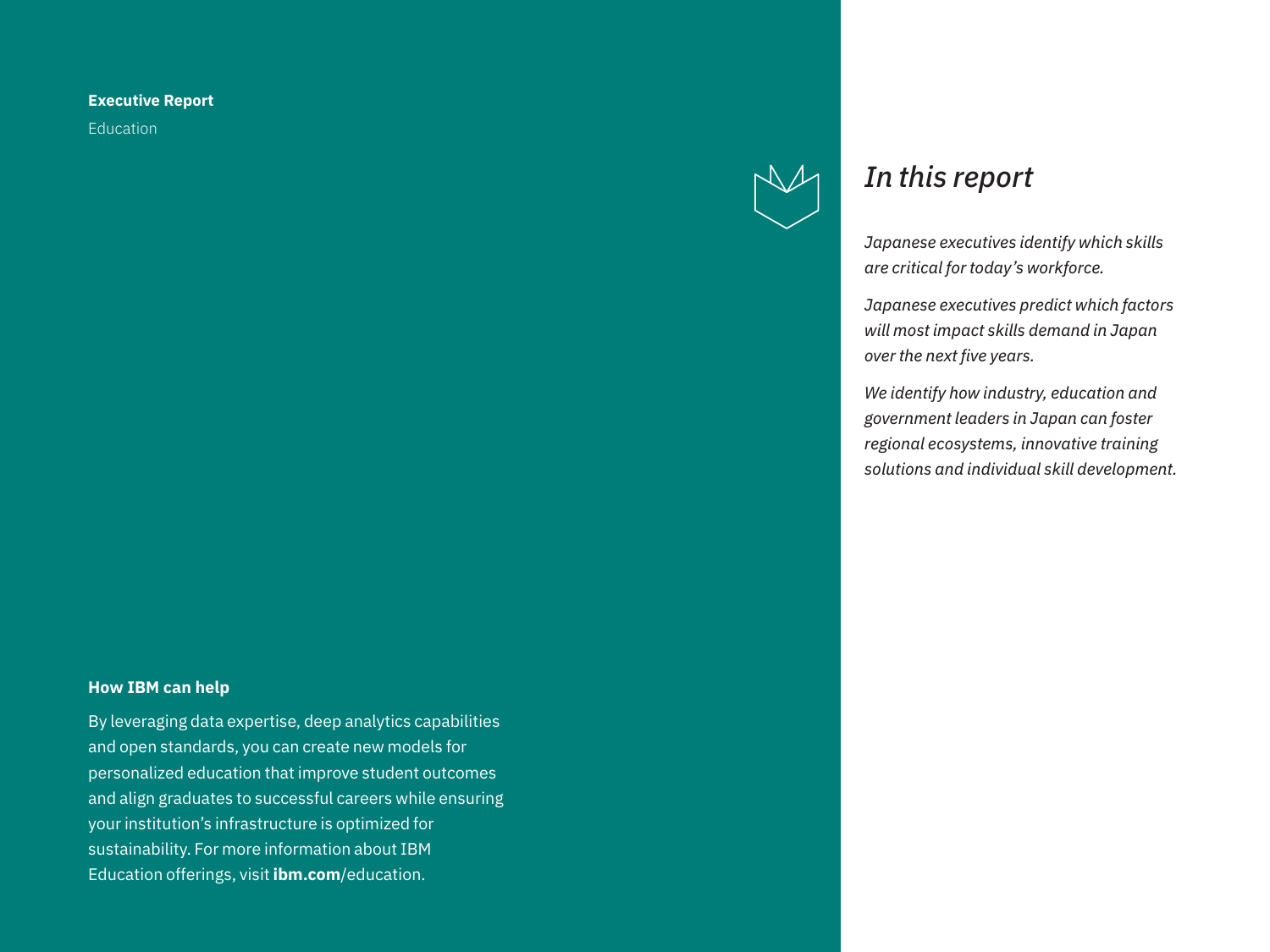# *Building tomorrow's talent today*

*Following decades of stagnant wages, sluggish economic growth and the continuing threat of deflation, Japanese salaries and prices are beginning to rise.1 Unemployment hit a 25-year low in early 2018, and adverse demographics are now motivating serious investment in workforce skills.2 At the same time, advanced technologies including cognitive computing and artificial intelligence (AI) are redefining required workforce skills. In Japan as elsewhere, education curricula and training programs often lag behind. Will new technologies reinforce Japan's economic vitality or threaten it? Based on insights of more than 400 Japanese executives, this report outlines the country's skills challenges, identifies new opportunities and offers recommendations to sustain future economic success.*

# At the demographic vanguard

Japan has become a test case for economic and social forces that will inevitably impact other major industrialized economies. Instead of managing growth and expansion, Japan's government finds itself facing the opposite challenge: managing a declining population with an inherent risk of decelerating economic growth.3

While the economic challenge is different, the end objective of policy makers remains the same—how to ensure the highest possible standard of living for the largest number of Japan's citizens.4 Recent World Bank data suggests that Japan's population will shrink from 125 to 100 million by 2050.<sup>5</sup> And the composition of the population will shift as well. Today, working-age individuals aged 15 to 64 represent 60 percent of the population in Japan, compared to 65 percent in the United States and 66 percent in India. In 2050, however, Japanese 15 to 64 year olds will represent only 51 percent of the population compared to 61 percent in the United States and 68 percent in India.<sup>6</sup>

The economic impact of such dramatic shifts in demographics is massive. Consider, for example, the consequences of a shrinking tax base along with the expected average lifespan of 84 years in 2016 increasing to 88 years by 2050. One implication is that rather than taxation revenue from a working-age citizen supporting 1.7 individuals as it does today, a typical working-age Japanese citizen in 2050 will need to support 2 individuals.7 The needs of retirees will weigh heavily on workers. Funds that have historically been assigned to crucial growth-supporting programs such as education, training, childcare and similar services will increasingly be consumed by social security and healthcare for older citizens. Negative impacts on education quality and availability and intensifying disincentives to bear children will further exacerbate the problem, potentially leading to even greater challenges for future generations.<sup>8</sup>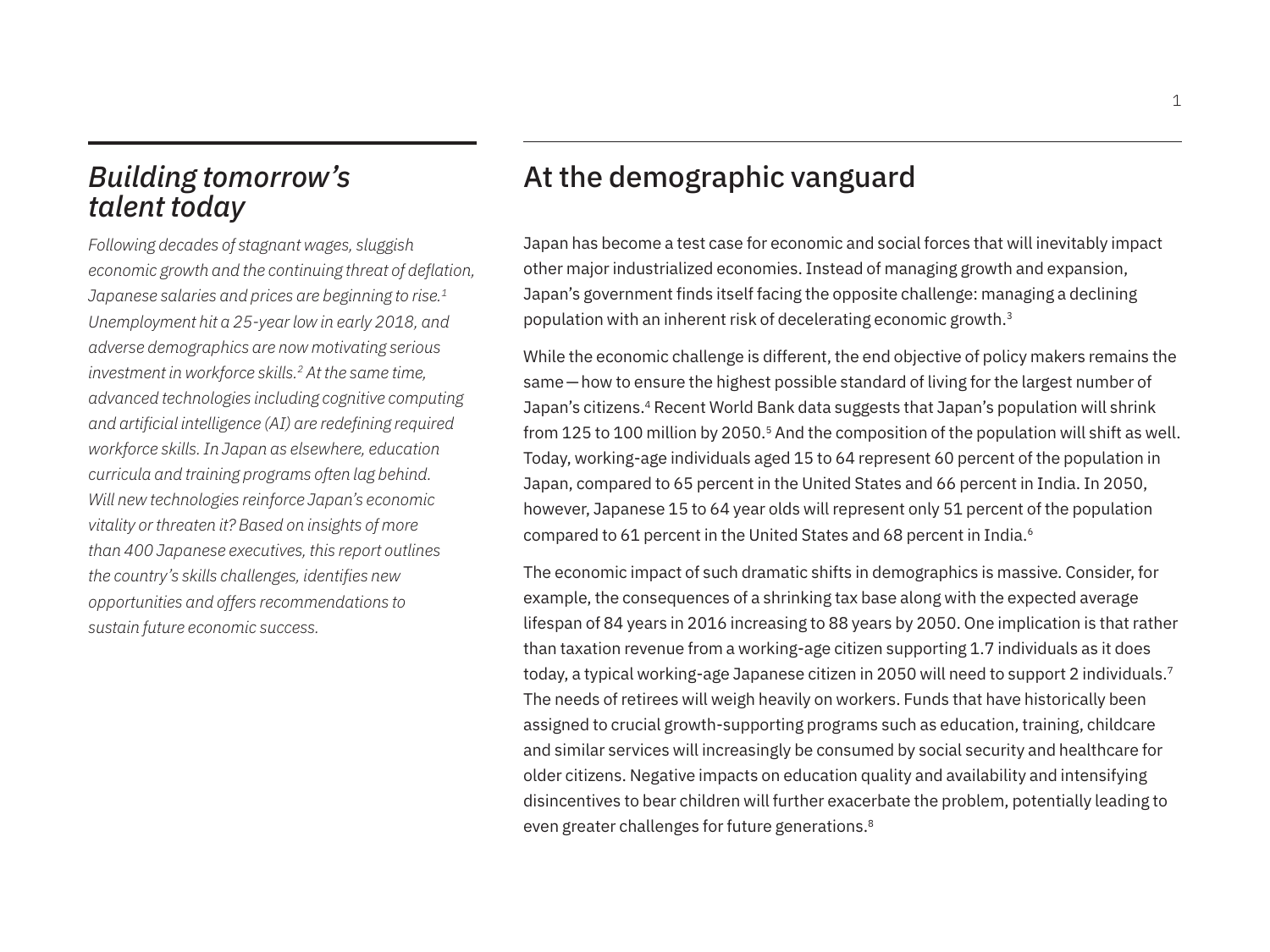# Transforming technology

To better understand the challenges facing the Japanese economy and the attitudes and responses of Japanese leaders to these challenges, the IBM Institute for Business Value in collaboration with Oxford Economics surveyed more than 400 Japanese leaders among a global sample of 5,600 leaders across industry, government and higher education. (For more information on the research, see the Study approach and methodology section on page 17).

Japanese executives surveyed recognize that new technologies along with continuing advances in globalization are dramatically impacting the changing shape of workforce skills. When asked to identify the factors impacting skills demand in Japan over the next 5 years, 81 percent identify globalization, 80 percent identify expanded trade and economic specialization, and as many as 3 in 4 identify changing technology and its implications. Three quarters identify changing business and operating models, while more than 70 percent highlight the likely impact of AI and cognitive computing (see Figure 1).

At the same time, Japanese executives identify other implications of this new wave of technologies—most particularly, technology's ability to reshape customer expectations and behavior and the significant impact on traditional industry structures and the economy as a whole. Eighty-three percent of Japanese executives tell us that customer buying behavior is shifting from a strictly product or service basis to an experience basis. Seventy-eight percent say that their traditional industries are being reshaped. And 90 percent see competition in the future coming from new and unexpected sources.

# 90%

 of Japanese executives say that competition is coming from new and unexpected sources

89% of Japanese executives indicate that partnering is essential to build necessary capabilities in the current market environment

78% of Japanese executives are looking to acquire new talent from outside the organization to meet skill needs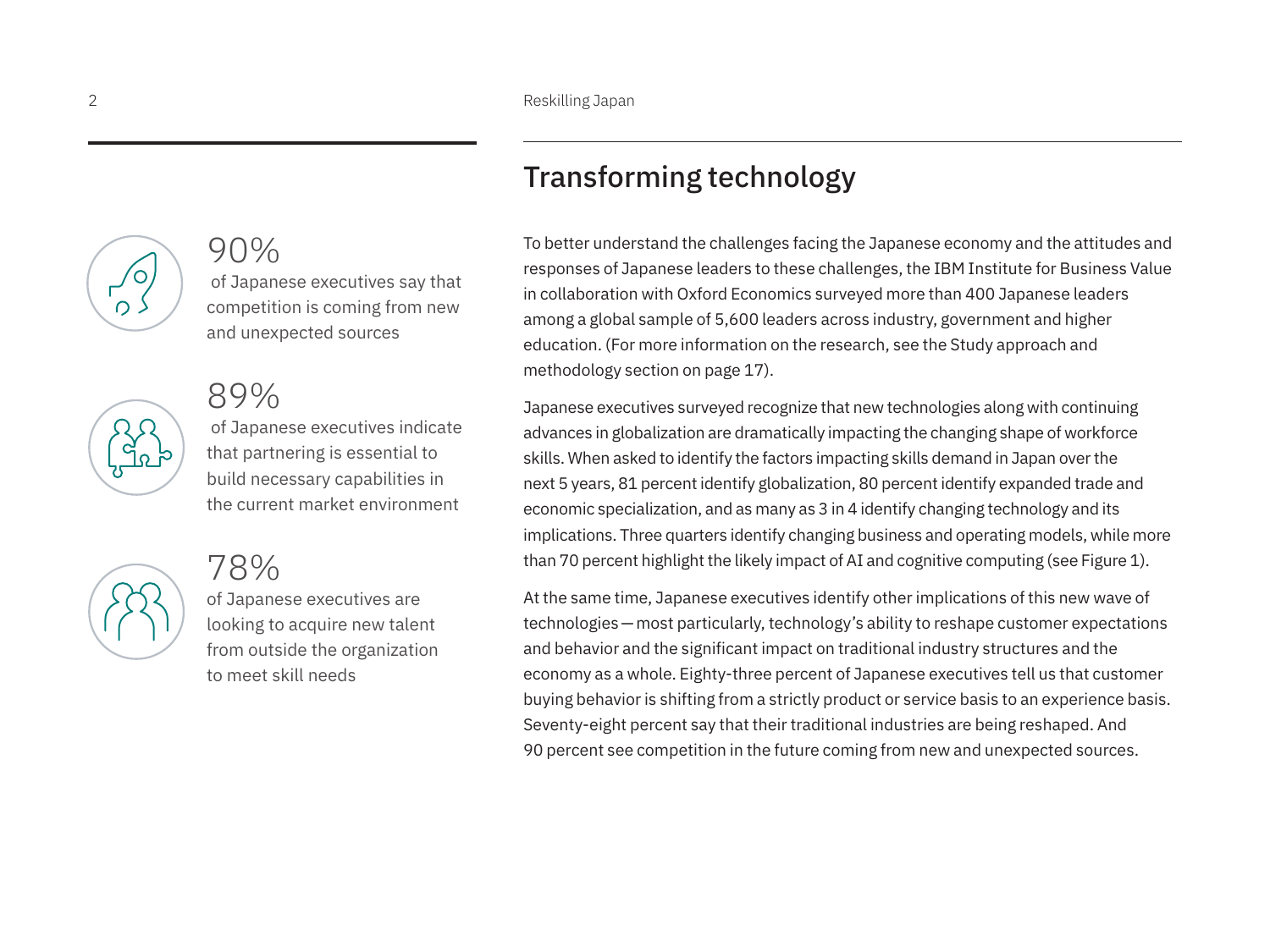#### **Figure 1**

**Factors impacting Japan's skills demand in the next five years** 

| Economic globalization and changing competitive pressures                                         |     |
|---------------------------------------------------------------------------------------------------|-----|
|                                                                                                   | 81% |
| Expanded trade and global economic specialization                                                 |     |
|                                                                                                   | 80% |
| Advances in general technology (for example, mobile technology, cloud computing, analytics tools) |     |
|                                                                                                   | 78% |
| Advances in industry-specific technology                                                          |     |
|                                                                                                   | 78% |
| Changes in industry business/operating models                                                     |     |
|                                                                                                   | 75% |
| Artificial intelligence and cognitive computing                                                   |     |
|                                                                                                   | 71% |
| Changes in regulatory requirements                                                                |     |
|                                                                                                   | 63% |

*Source: IBM Institute for Business Value Global Skills Study.*

As a result, almost 80 percent of the Japanese executives surveyed indicate that traditional business models employed by their organizations are no longer sustainable. Seventy-three percent tell us they are actively pursuing strategies involving synergies with other organizations, and 89 percent view partnering with other organizations as essential to expand capabilities.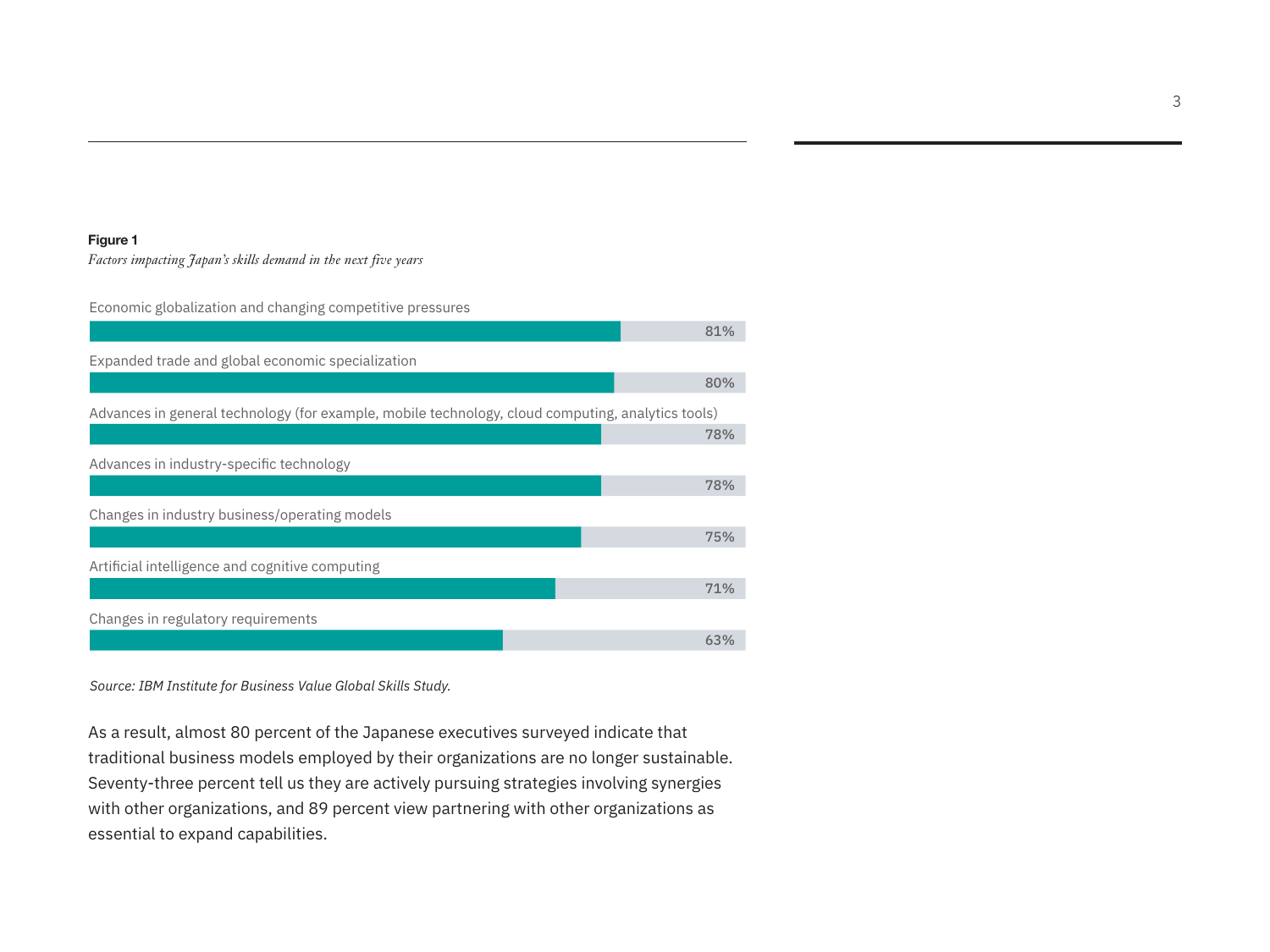# Accelerating upskill

Technology-fueled disruption impacts demand for workplace skills in three important ways. First, both the demand for skills and the types of skills required by industry change. Second, the supply or availability of the right skills is unlikely to keep pace. And third, the quality of the skills available likely becomes more inconsistent.

Japan's business leaders are concerned about workplace skills. Seventy-three percent tell us they struggle to keep skills current, and 73 percent identify significant gaps in knowledge of even core skills among new recruits. Sixty-three percent struggle to find appropriately skilled workers in local labor markets, and almost 60 percent speak of challenges in maintaining the relevancy of skills of long-term workers. Strikingly, of the Japanese executives surveyed, only 26 percent maintain that their organization's business culture adequately supports employee career development.

In terms of specific skills concerns, Japanese executives' biggest focus is on core technical and computer skills. Seventy-seven percent of those we surveyed identify science, technology, engineering and mathematics skills (STEM) as critical necessary skills, while 69 percent highlight basic computer skills. One in two executives cite the capacity for innovation and creativity as a crucial workforce characteristic (see Figure 2).

More than executives in most other countries, Japanese executives see formation and deployment of workforce skills as a central part of a social contract. When asked who should bear most responsibility for developing and maintaining workforce skills, fully 91 percent of Japan executives identify government as principally responsible. Eightytwo percent say higher education institutions are responsible for delivering graduates with necessary skills, and 46 percent cite secondary education institutions. Only six in ten executives tell us that individual graduates or employees themselves are responsible for their own skills development and maintenance. Forty percent assert that individuals bear little or no personal responsibility for their own skills currency.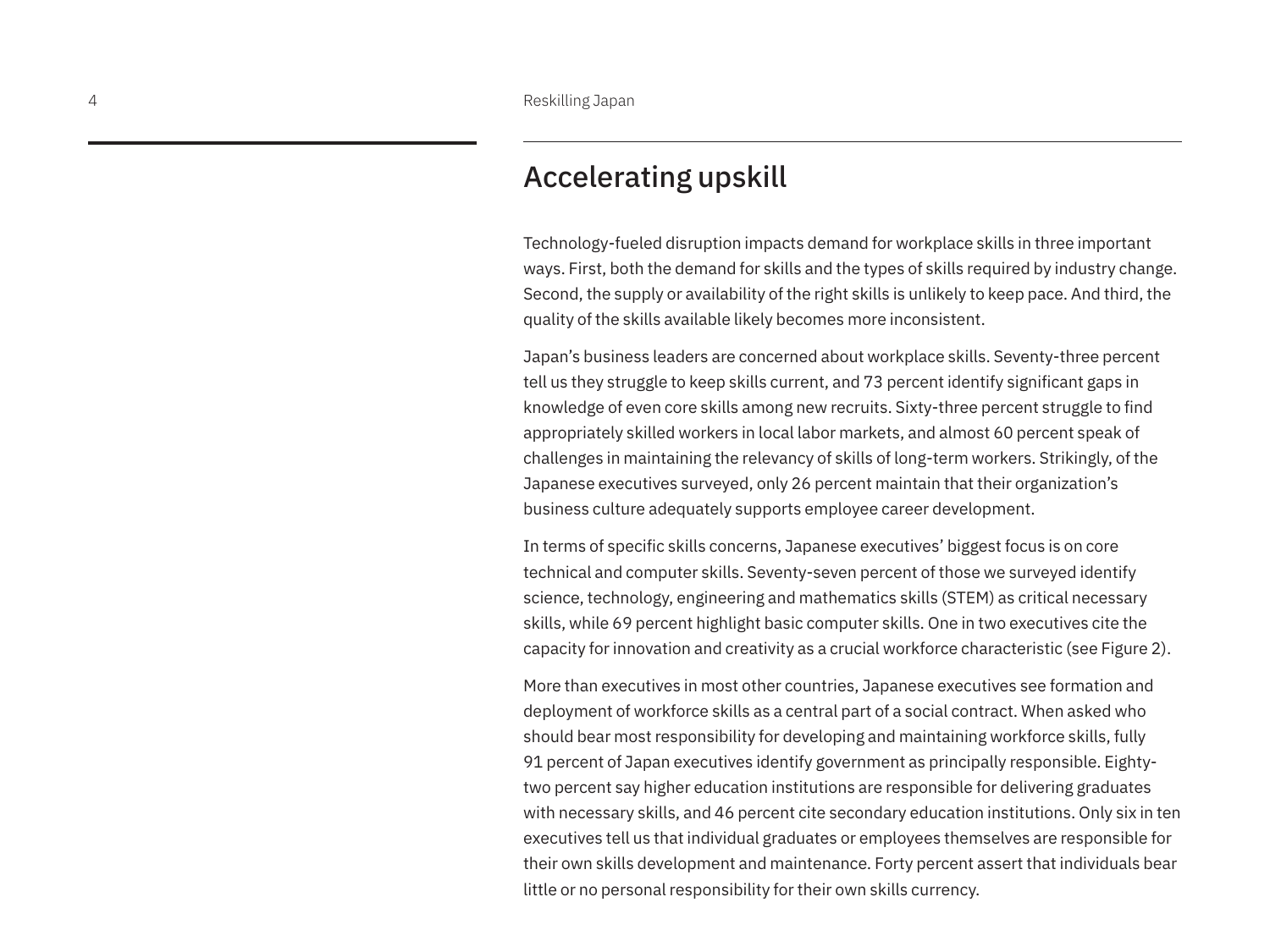### **Figure 2**

#### *Top skills critical for Japan's workforce* Top skills critical for Japan's workforce

| Technical core capabilities for science, technology, engineering and mathematics (STEM) |     |
|-----------------------------------------------------------------------------------------|-----|
|                                                                                         | 77% |
| Basic computer and software/application skills                                          |     |
|                                                                                         | 69% |
| Willingness to be flexible, agile and adaptable to change                               |     |
|                                                                                         | 52% |
| Capacity for innovation and creativity                                                  |     |
|                                                                                         | 50% |
| Ability to communicate effectively in a business context                                |     |
|                                                                                         | 47% |
| Analytics skills with business acumen                                                   |     |
|                                                                                         | 45% |

*Source: IBM Institute for Business Value Global Skills Study.*

Most Japanese executives are happy with the ability of Japan's higher education institutions to equip graduates with the skills they need to be successful in the workforce. Eighty-one percent maintain that higher education is currently effective at expanding access to educational programs and enhancing learning experience, while 75 percent say that higher education is currently helping prepare individuals with the skills needed to compete. Seventy-two percent declare that education systems are effective in updating curricula and programs to keep pace with technological changes.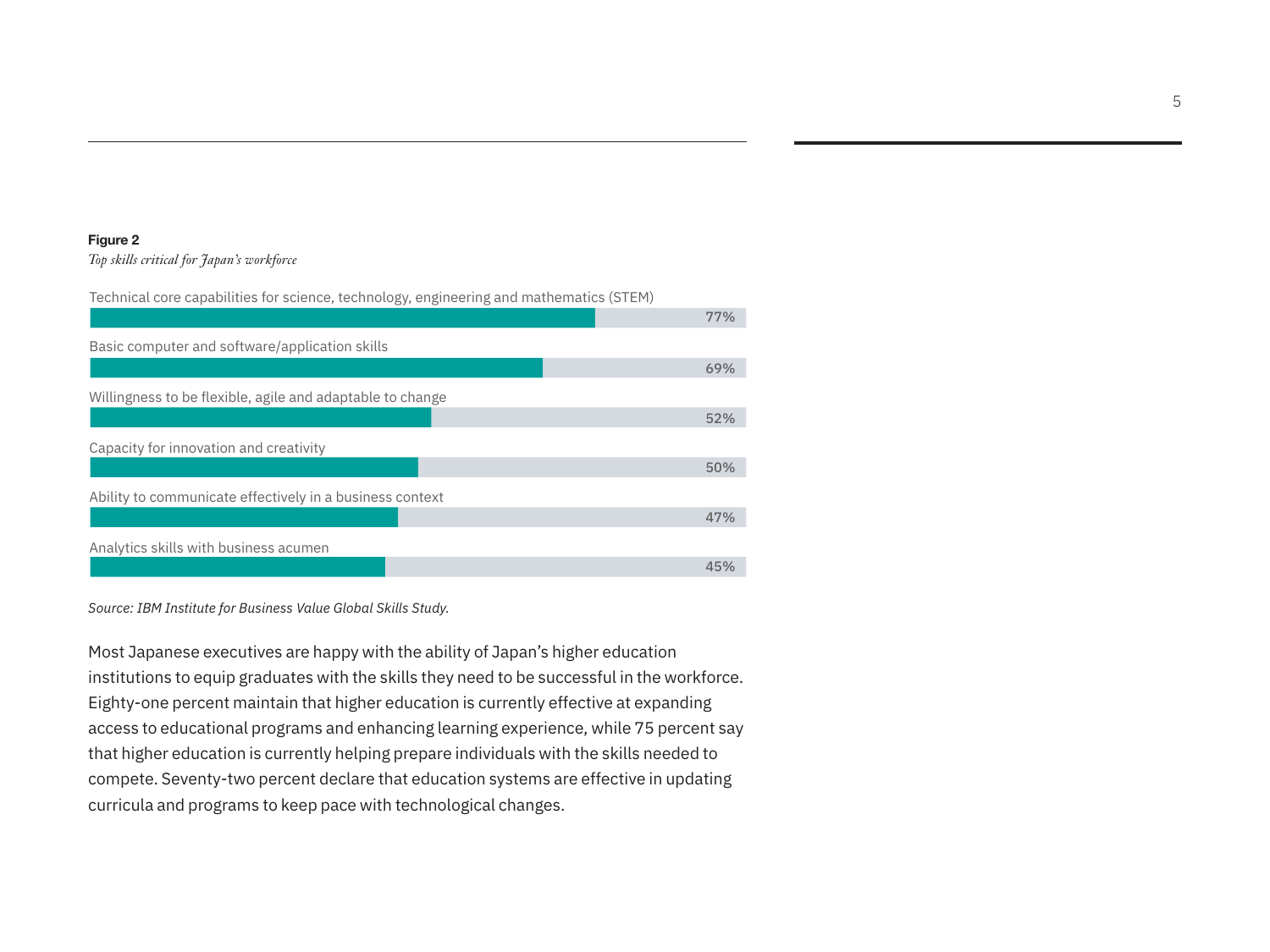However, Japanese executives are less convinced in the ability of the formal education sector to support lifelong employee learning. As few as 48 percent tell us that higher education institutions promote lifelong learning and ongoing skills development. And only 58 percent say that pre-higher education institutions such as secondary schools are effective in preparing young people for the workforce. Given their views, it is surprising that only 41 percent of Japanese executives say that the private sector is responsible for forming and maintaining the workplace skills—significantly lower than in the United States at 62 percent and the United Kingdom at 61 percent—and a bit lower than Germany at 46 percent. Given the centrality of skills currency to the success of Japanese businesses, this low recognition of the private sector's role in updating and maintaining workforce skills is also concerning.9 At best, it suggests poor recognition of the role that employers will need to play in retraining staff to adapt to new emerging technologies. At worst, it reflects corporate obfuscation.

Nonetheless, Japan's employers remain highly focused on getting the best out of existing human resources in their organizations. Eighty-two percent are either actively moving or planning to move talent across business units and divisions, and 78 percent are either actively acquiring or planning to acquire talent from outside the organization.

IBM Institute for Business Value analysis suggests that around the world, many business and higher education leaders, as well as policy makers, might not fully appreciate the reality of the skills challenges their organizations face.10 In Japan, for example, 73 percent of industry leaders identify gaps in core skills for newly recruited employees as their single greatest business challenge, and 69 percent of Japanese corporate recruiters tell us they cannot find applicants with sufficient practical experience.11 However, when asked about their confidence in skills quality and availability, those same executives tell us that the current needs gap remains small (see Figure 3).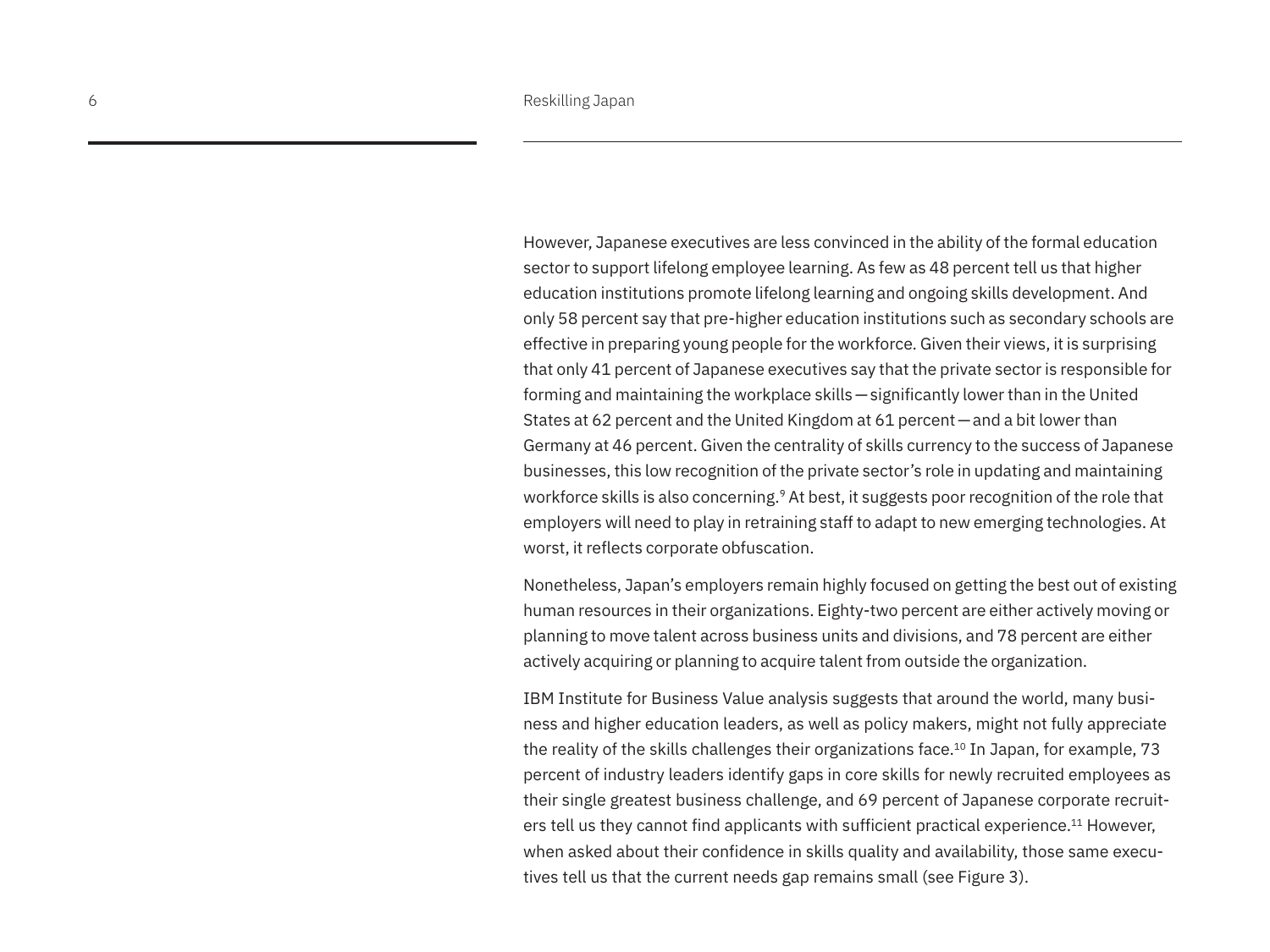### **Figure 3**

*Confidence in availability and quality of most critical skills in Japan's workforce* Confidence in availability and quality of most critical skills in Japan's workforce

Technical core capabilities for STEM

| 97%                                                                  | 92% |
|----------------------------------------------------------------------|-----|
| Basic computer and software/application skills                       |     |
| 97%                                                                  | 98% |
| Willingness to be flexible, agile and adaptable to change            |     |
| 92%                                                                  | 92% |
| Capacity for innovation and creativity                               |     |
| 98%                                                                  | 98% |
| Ability to communicate effectively in a business context             |     |
| 90%                                                                  | 87% |
| Analytics skills with business acumen                                |     |
| 96%                                                                  | 94% |
| Ability to work effectively in team environments                     |     |
| 83%                                                                  | 84% |
| Fundamental core capabilities around reading, writing and arithmetic |     |
| 99%                                                                  | 94% |
| Time management skills and the ability to prioritize                 |     |
| 94%                                                                  | 91% |
| Industry/occupation-specific skills                                  |     |
| 100%                                                                 | 96% |
| Ethics and integrity                                                 |     |
| 93%                                                                  | 94% |
| Availability<br>Quality                                              |     |

*Source: IBM Institute for Business Value Global Skills Study.*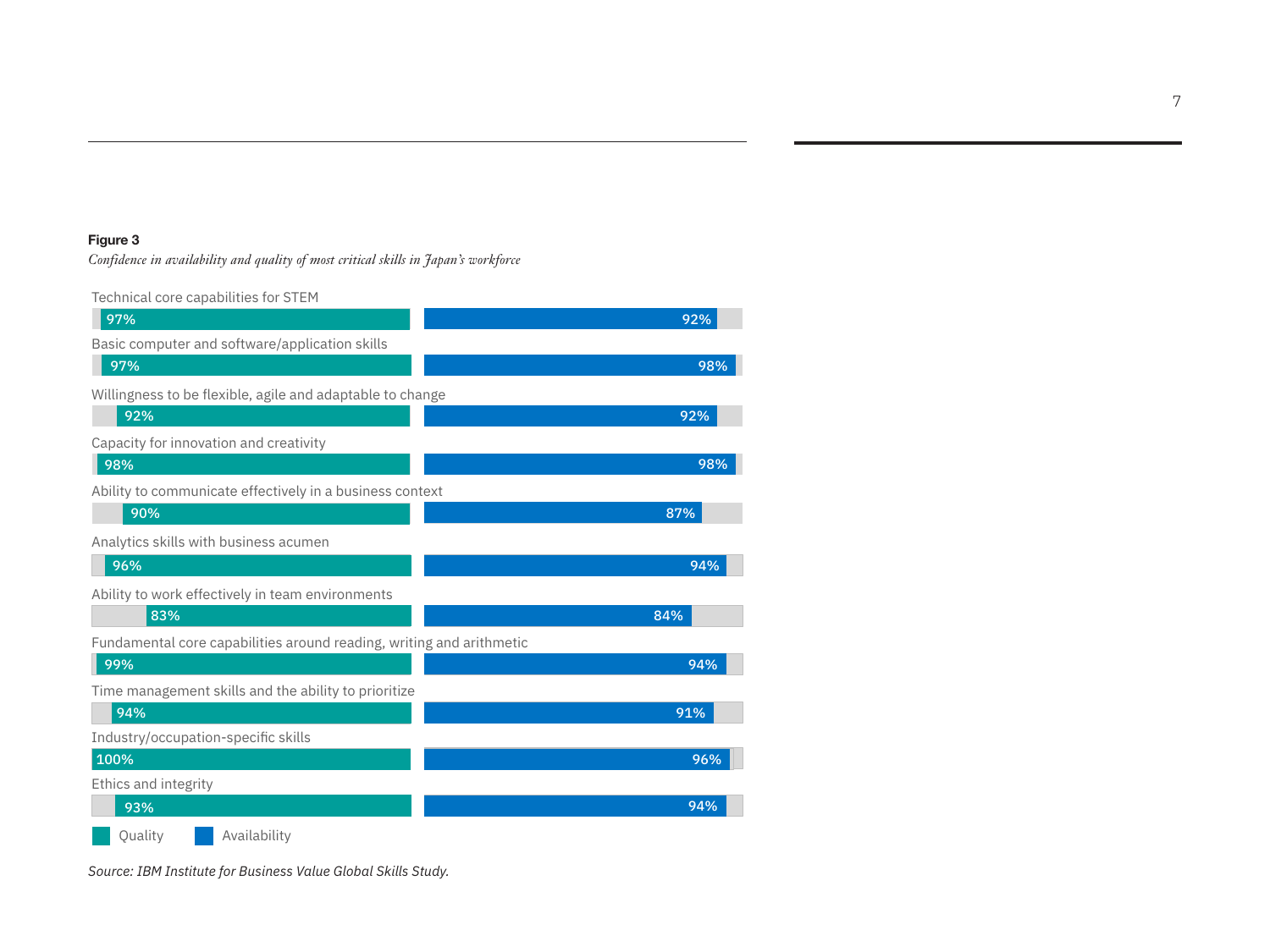Ninety-seven percent of Japanese executives tell us that Japan's educational institutions produce graduates with high-quality STEM skills, and 92 percent say institutions produce them in sufficient numbers. Ninety-two percent of executives indicate that Japan's workforce already demonstrates a high level of willingness to be flexible, agile and adaptable to change, and an equal percentage maintain that such highly talented labor is, even now, readily available.

Ninety-eight percent of Japanese business leaders tell us that workers already possess significant capacity for innovation and creativity, and an equal percentage say that these types of innovative individuals are readily available today. But at the same time, as we have seen, a stark dichotomy is present, as almost three quarters of Japanese executives tell us they are unable to find sufficient numbers of these individuals themselves.

Clearly, Japanese executives are confident in the economy's ability as a whole to deliver sufficient numbers of candidates with the skills they require. But each respondent individually is experiencing significant challenges obtaining those same skilled human resources that they need. High optimism about the economy as a whole coexists with significant pessimism about one's own labor market situation. No one believes that a skills crisis exists in Japan—and yet almost everyone reports personal experience of it.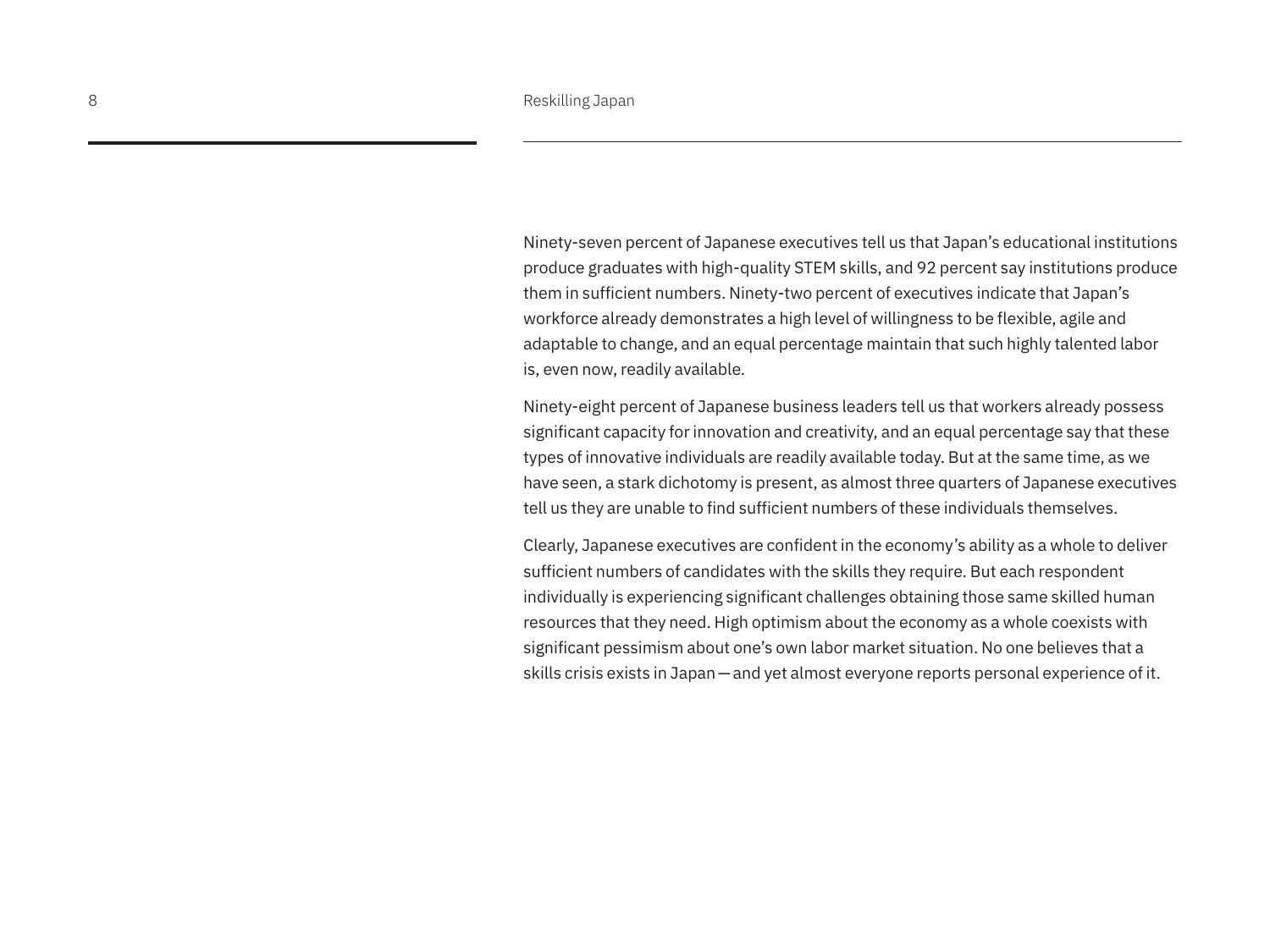In a consensus-driven economy like Japan's, unless a significant majority of business, education and policy leaders believe that a systemic problem exists, little effort and few resources are likely to be assigned to resolving it. With little consensus that the Japanese economy as a whole is experiencing a skills crisis, it is unlikely that significant efforts will be advanced to redress the labor market challenges reported so clearly by Japanese businesses.

It is imperative that Japanese business leaders recognize that the skills challenges they are experiencing individually are also being experienced by other business leaders across the economy. Leaders' experiences are not an aberration that will be magically resolved. Japanese institutions will not miraculously deliver the types and quantity of skilled resources that business leaders need to innovate and grow their organizations. The underlying problem needs to be identified and agreed upon by executives at large. And responses need to be actioned systematically to reorient the economy toward delivering the types of skilled resources needed at the scale required.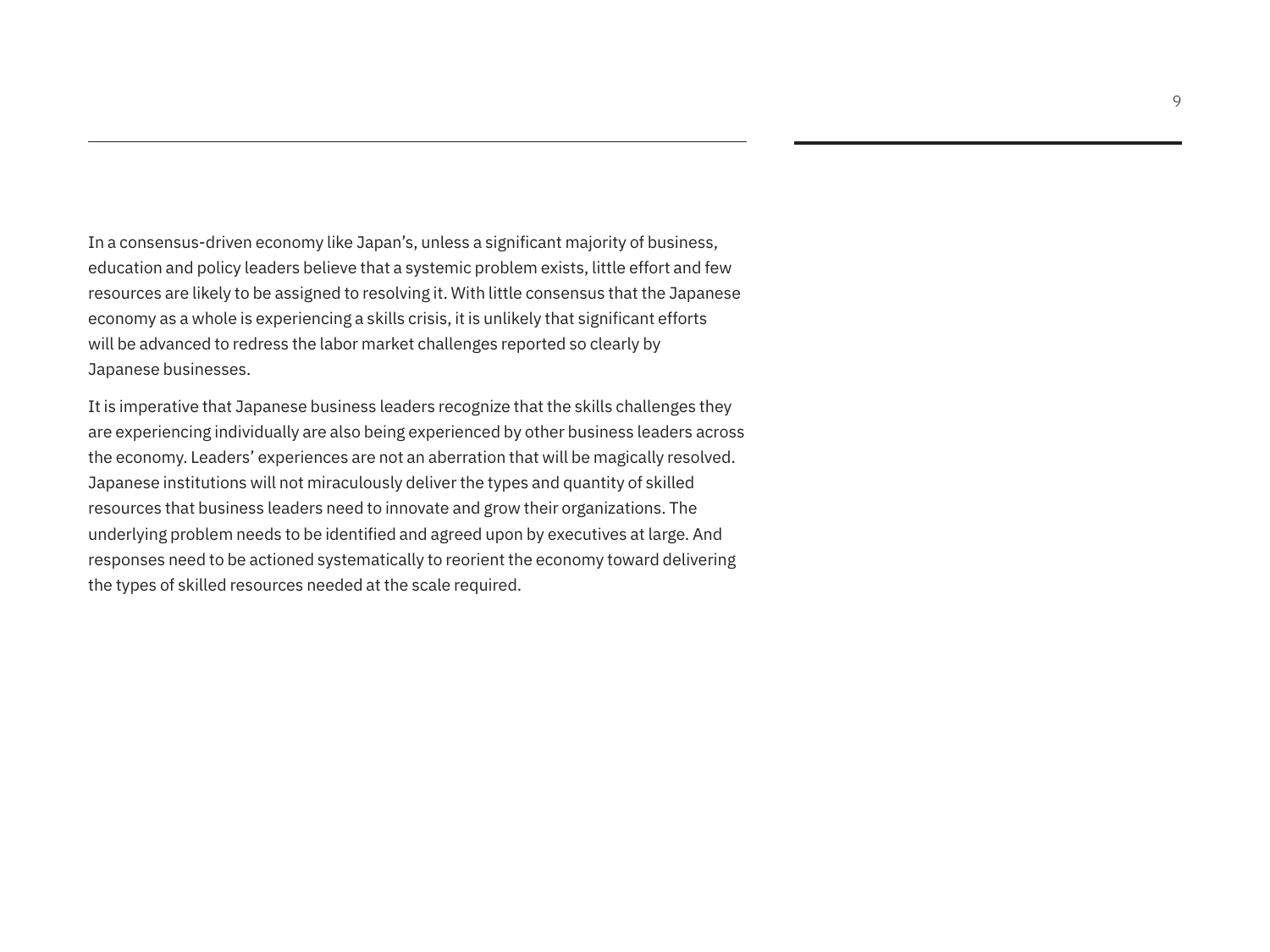## **Kyoto Alliance creates local skill development ecosystem**

Established in 2009, the Kyoto Alliance is a partnership between local businesses, governments and universities in Japan's Kyoto prefecture. To foster local workforce training and development, the alliance created a platform for skills development, educational program coordination, and job matching services for university students and local businesses. Through collaboration with local communities, businesses and universities, the alliance has formed an ecosystem for tackling human resource development issues in the area.12

# Where from here?

Our analysis indicates that growth in Japan can be accelerated by adopting three distinct strategies for skills enablement:

- 1. Build strong regional ecosystems.
- 2. Create innovative training solutions.
- 3. Enable individual skills development and advocate personal responsibility.

### **1. Build strong regional ecosystems**

As many as 93 percent of Japan's higher education leaders tell us that improving collaboration among ecosystem partners, including businesses, regional and other governments, and their own institutions, will positively impact economic outcomes.

Fifty-eight percent of Japanese executives say that improving collaboration in curriculum development between higher education institutions and industry can mitigate skills challenges and accelerate growth. Fifty-four percent tell us that increasing private sector investments in workforce training programs would have a similar impact. Fifty-two percent cite "bridge-building" work-based learning programs for students attending higher education institutions as effective. And 50 percent say that increasing government investment in workforce training programs would also be economically beneficial.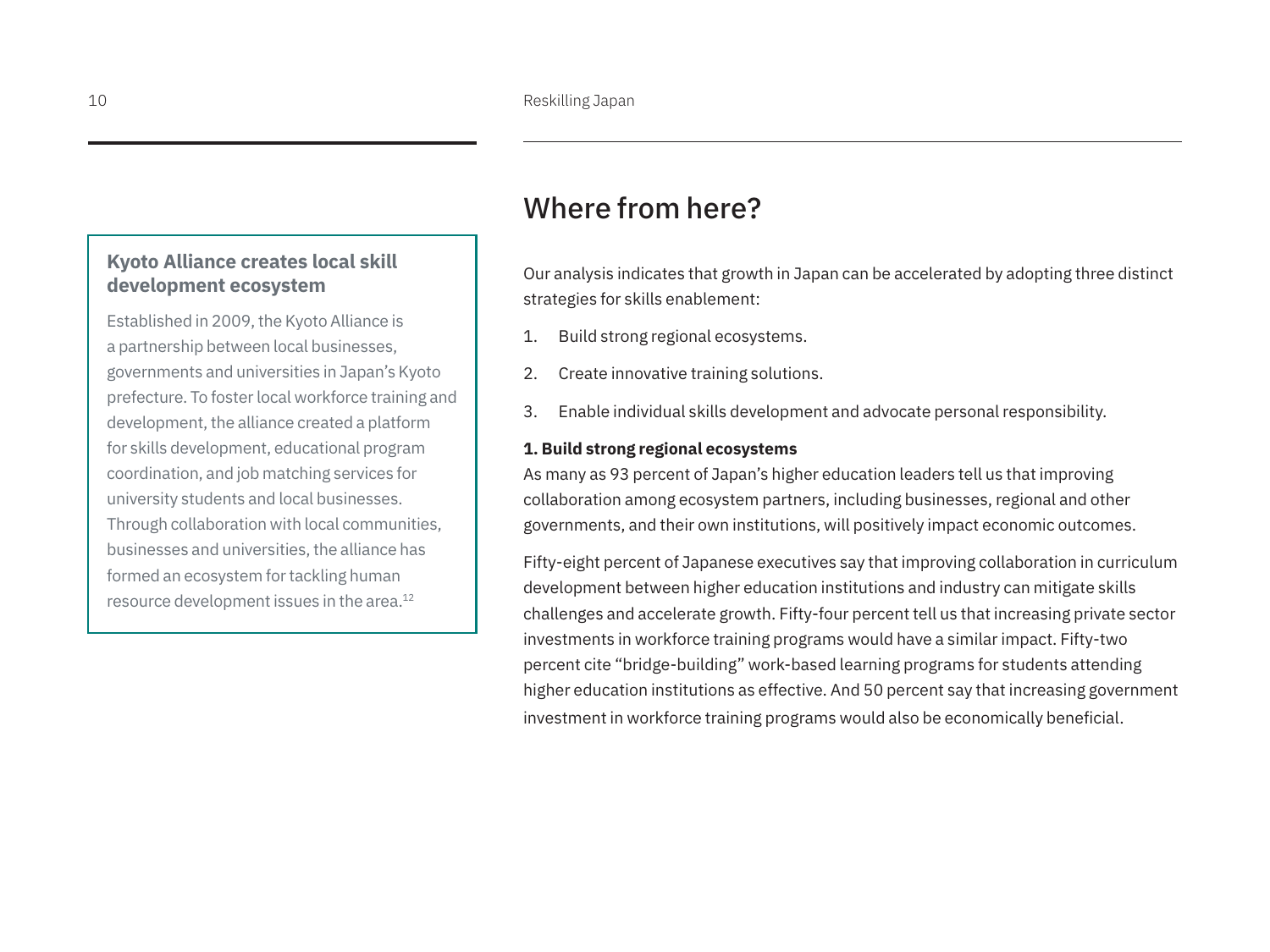Recent empirical evidence suggests that three elements in particular operate to create and sustain effective skills ecosystems. First, engagement and leadership from industry, strong connections with government leaders and clearly defined ecosystem coordination or orchestration are critical to successful ecosystem collaboration. Indeed, 65 percent of Japanese executives cite lack of interconnectivity among partners as a key challenge to establishing a successful ecosystem platform.

Second, regional ecosystems need to operate according to the concept of mutuality. A common vision and charter need to be established and agreed upon by ecosystem partners. Effective mechanisms should be put in place to provide accountability between partners, along with clearly defined processes to resolve any conflicts or issues. Accordingly, 69 percent of Japanese executives state that potential partners' lack of vision is also a major challenge in establishing successful ecosystems.

Third, ecosystem partners must define, measure and agree upon outcomes. Early wins can address individual fears or concerns among partners as well as create precedents around how and what should happen when. Data-sharing processes can be put in place to encourage transparency and accountability. Fittingly, 61 percent of Japanese executives cite misalignment of strategic objectives as another big challenge in setting up a successful ecosystem platform.

## **NTT Corporation partners with local university for cyber security research**

To help manage growing cyber security risks, NTT Corporation partnered with Waseda University to research and develop cyber security technologies. In doing so, the company aims to create a talent pool of graduates skilled in this field who can contribute to cyber security promotion in the company.13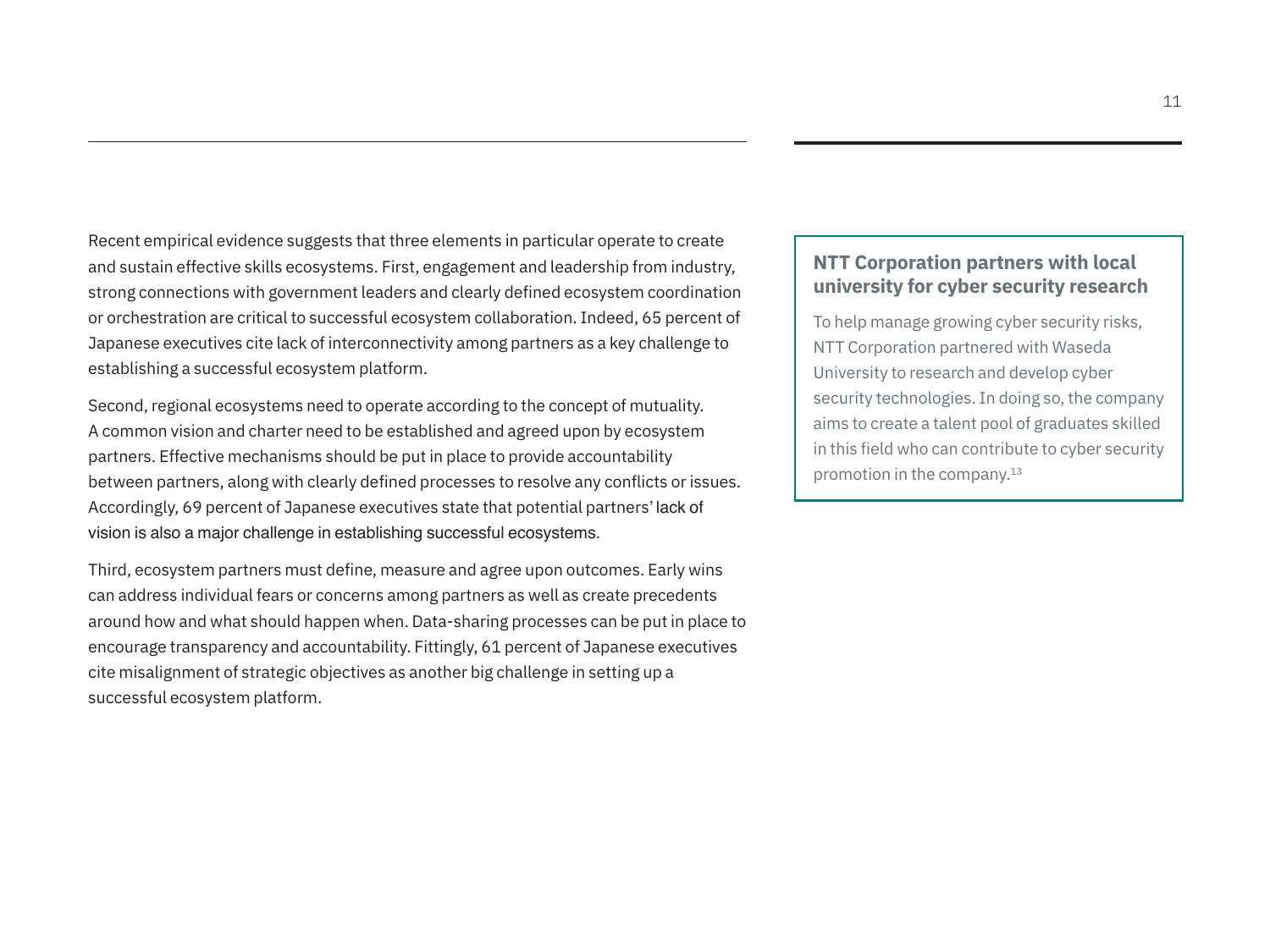# **Fujitsu partners for imparting game-based training to employees**

Fujitsu partnered with an online game-based learning company to introduce innovative training for its employees. The game-based learning training tool motivates employees to take control of their skills development through self-learning, as well as assess themselves in near real-life scenarios. Through this initiative, Fujitsu has been able to improve the results of other training models, while meeting the challenges associated with having different generations and professional groups in the workplace, managing a geographically dispersed workforce and breaking with traditional training formats.<sup>14</sup>

*Next steps to build regional ecosystems*

Identify the right partners and empower an orchestrator: Identify key partners from government, education and industry, and define and empower a strong orchestrator to facilitate connections and collaborations, recruit new partners and build consensus.

Crystalize vision, define objectives and gain commitment: Define terms and reach agreement on a clear common vision and specific commitments across ecosystem partners. Define ecosystem business intelligence requirements and strategies for addressing data collection and sharing among partners.

Formalize sustainable processes and design: Formalize processes and accountability mechanisms to promote partner engagement and commitment. Encourage partners to align internal business metrics to the ecosystem vision.

### **2. Create innovative training solutions**

There remains a significant gap between the specific educational solutions Japanese education leaders judged most impactful and adoption of those solutions in the Japanese economy (see Figure 4).

In addition to the dichotomy between the anticipated impact of ecosystem engagement and implementing actions to define and embrace ecosystems, other areas also show disconnects. For example, 88 percent of Japan's higher education leaders expect a significant economic impact if strategies to update curricula to keep pace with technological change are implemented. But only 48 percent of higher educational institution leaders tell us that they are doing anything to pursue these types of strategies.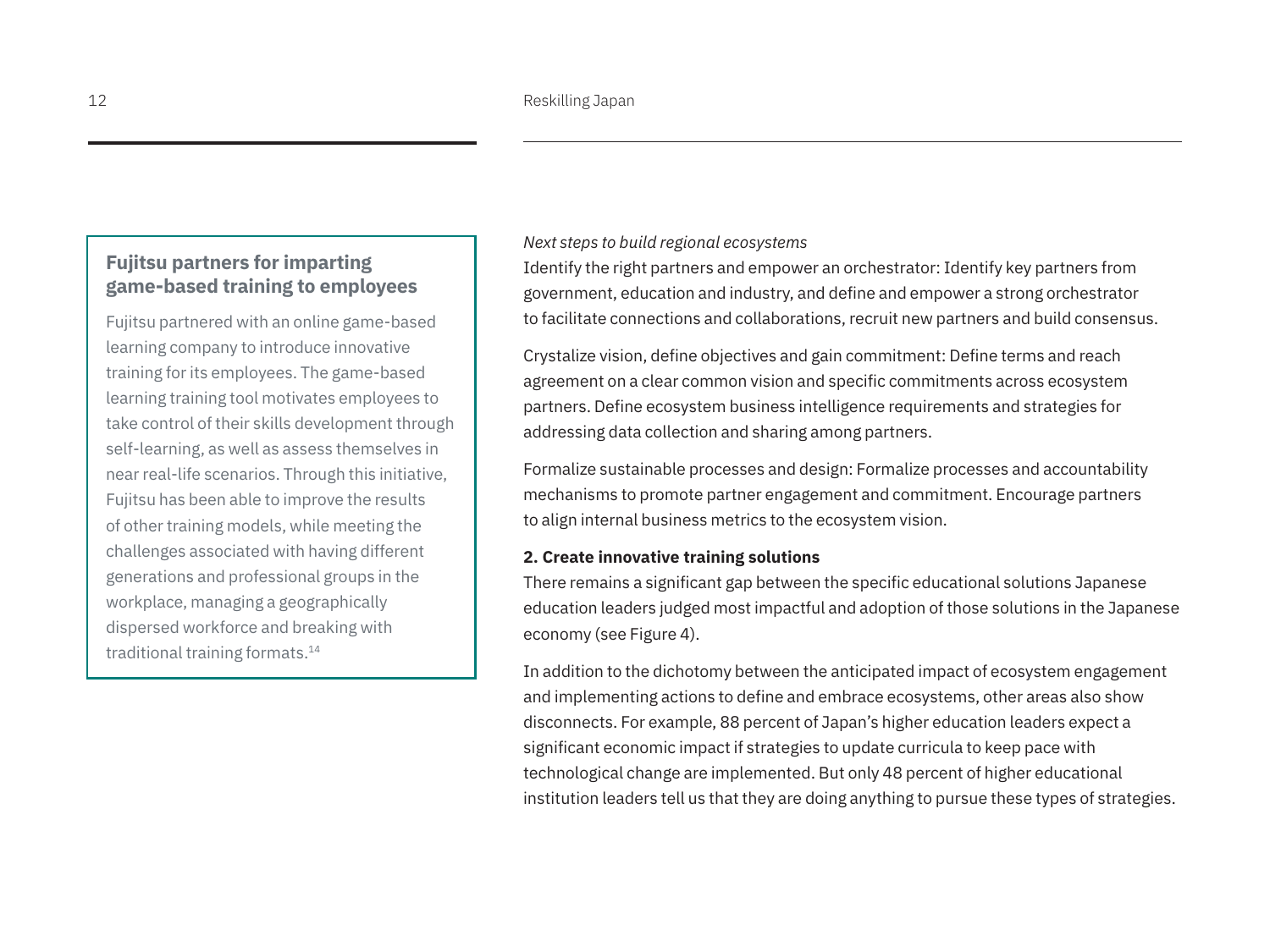#### **Figure 4**

*Skills and education strategies adoption rates and anticipated impact* Skills and education strategies adoption rates and anticipated impact

Improving collaboration among ecosystem partners



*Source: IBM Institute for Business Value Global Skills Survey*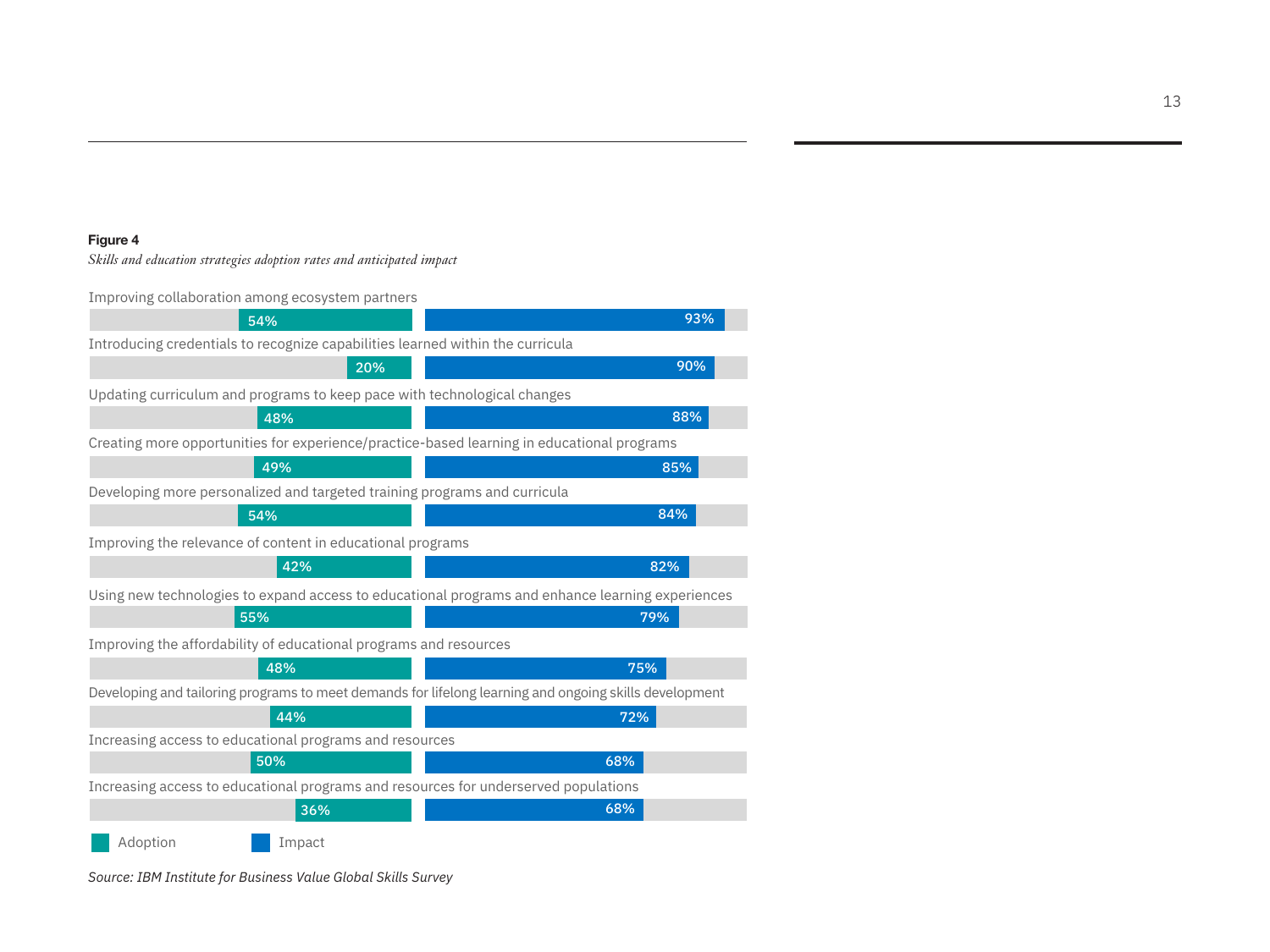# **P-Tech enables success of previously untapped talent**

The Pathways in Technology Early College High School (P-TECH) model integrates high school, college and workplace learning. Upon completion of a six-year program, students can earn both their high school diploma and an industry-recognized two-year post-secondary degree. Students are paired with industry mentors and participate in work site visits and project days, as well as skills-based, paid internships. Successful graduates are first in line for jobs with their industry partners.<sup>15</sup> The first P-TECH schools in the United States have already produced 100 graduates. And the IBM P-TECH network — begun with the first school in Brooklyn in 2011— is expected to expand to 80 schools across the United States and abroad. 16

Using technology to improve access to and the quality of education programs shows a similar divergence. Seventy-nine percent of Japanese higher education leaders see a positive economic impact for Japan from improving access to and enhancing educational experiences for students in higher education. But only 55 percent are doing anything about it.

Similar differences are found in other areas of higher education in Japan, including creating more personalized education experiences and curricula and improving relevance of education and training programs. We see similar disconnects in the perspectives of Japan's workforce development professionals and policy makers.

### *Next steps to create innovative new training solutions*

Education leaders should assess and pursue strategies that have proved successful elsewhere in Japan and around the world. These might include improving relevance of content in educational programs, introducing systems of credentials that visibly recognize capabilities demonstrated within curricula, expanding opportunities for experience or practice-based learning, and working more closely with industry to update curriculum to keep pace with technological change.

Industry or business leaders can build strategies to better identify and assess opportunities to partner with higher education institutions, regional governments and other potential ecosystem partners to expand and deepen apprenticeship and internship programs, implement formal skills recognition programs and expand certification programs.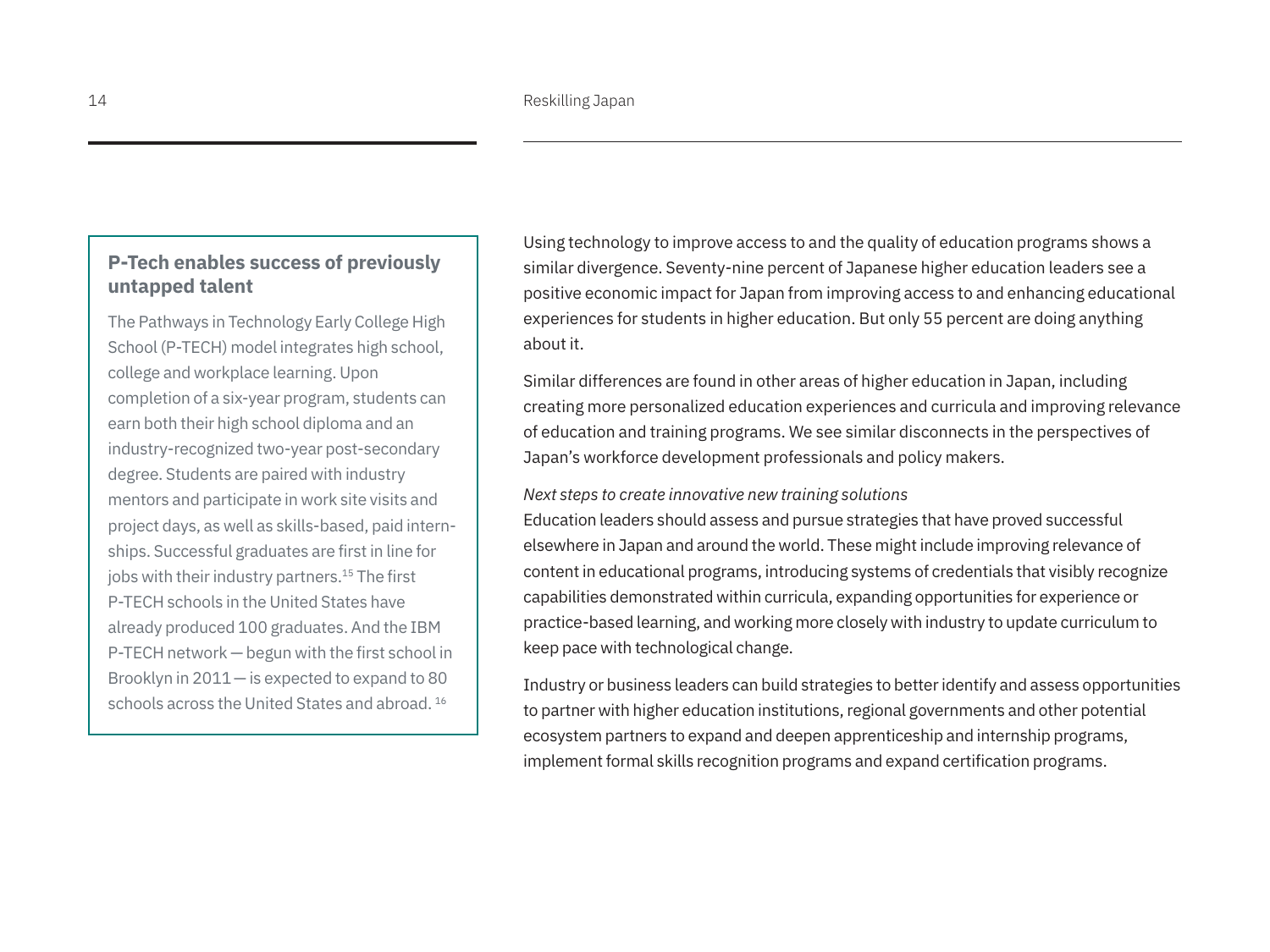Government leaders might consider expanding incentives to encourage private sector investments in workforce training; providing frameworks for consistent governance around skills recognition and certification programs; and providing physical or virtual spaces that encourage education institutions, businesses and others to come together to share experiences, ideas and business objectives.

### **3. Enable individual skill development and advocate personal responsibility**

Sixty percent of Japanese executives maintain that individuals should bear significant personal responsibility in developing and maintaining work skills. And they are confident in workers' abilities to do this, with only a quarter of those surveyed expressing concern that workers lack sufficient motivation to achieve this objective. Considering that 59 percent of Japanese executives say maintaining skills relevancy is one of their organization's biggest challenges and only 48 percent indicate the current education system is helpful in maintaining skills, it is incumbent on individuals to step up and find ways to address their own skills needs. Employees are likely to find increasing support for assuming greater personal responsibility for their own workforce skills development. Rapid advances in AI and cognitive computing provide new ways to tailor education and learning individually, affordably and at scale. And these valuable tools are likely to become increasingly widespread as they become ever-more refined and affordable.

*Next steps to enable individual skill development and personal responsibility* Education leaders can pursue new opportunities to leverage technologies including personal, AI-enabled learning assistants to create highly personalized, targeted training programs and curricula that support both immediate skills gaps and lifelong learning for individuals.

# **Waseda University heads consortium to foster skills development**

As part of a government initiative, Waseda University is leading a consortium of organizations from industrial, government, academic and financial sectors in an effort to strengthen complementary and synergetic collaborations between institutions. The consortium aims to build a talent pool to address the shortage of specialists skilled in new digital technologies such as AI, the Internet of Things (IoT), big data and cyber security.<sup>17</sup>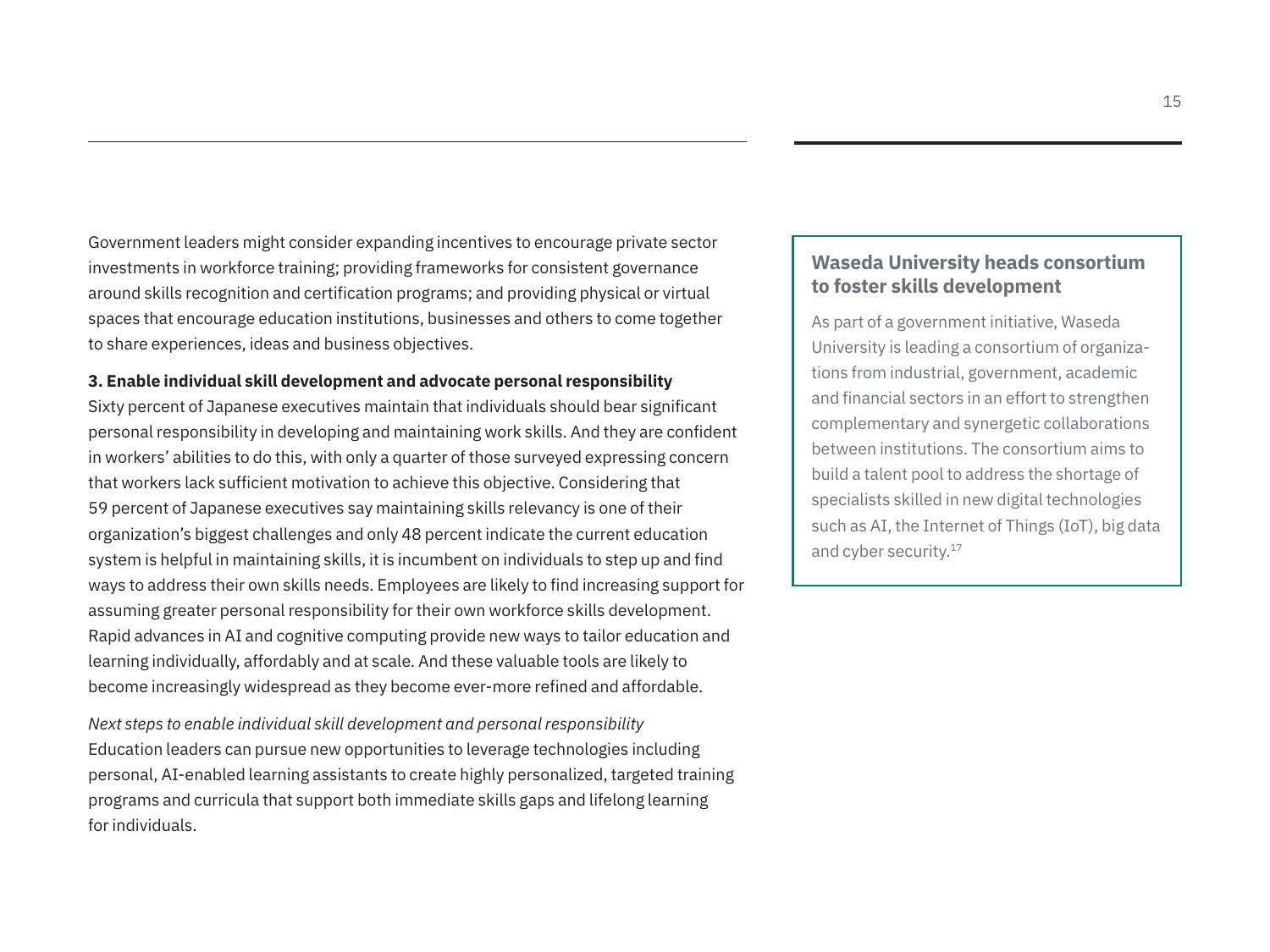# **Hitachi Solutions partners to assess employee skills**

Hitachi Solutions Ltd. partnered with a technology firm for a detailed in-depth quantitative assessment of the IT skills essential for its young engineers, particularly in the areas of security and virtualization. Hitachi then leveraged an IT skills scorecard to identify skill gaps and designed training programs to help individual engineers close the gaps. Assessment results help Hitachi train employees, increase productivity and, at the same time, assist young graduates with career planning.18

Industry leaders can aggressively promote the importance of lifelong learning and ongoing skills development among their employees, as well as pursue partnerships and other opportunities to make educational programs more relevant, accessible and affordable for all.

Government leaders might explore new opportunities to reduce barriers and build scale in applying advanced technologies to enable personalized learning across industries. Additionally, government leaders might consider improving their knowledge of leading practices in the area of individualized learning, as well as expanding workforce development programs and incentives for regional industry and education leaders to develop their own programs and capabilities that enable lifelong learning to expand across the economy.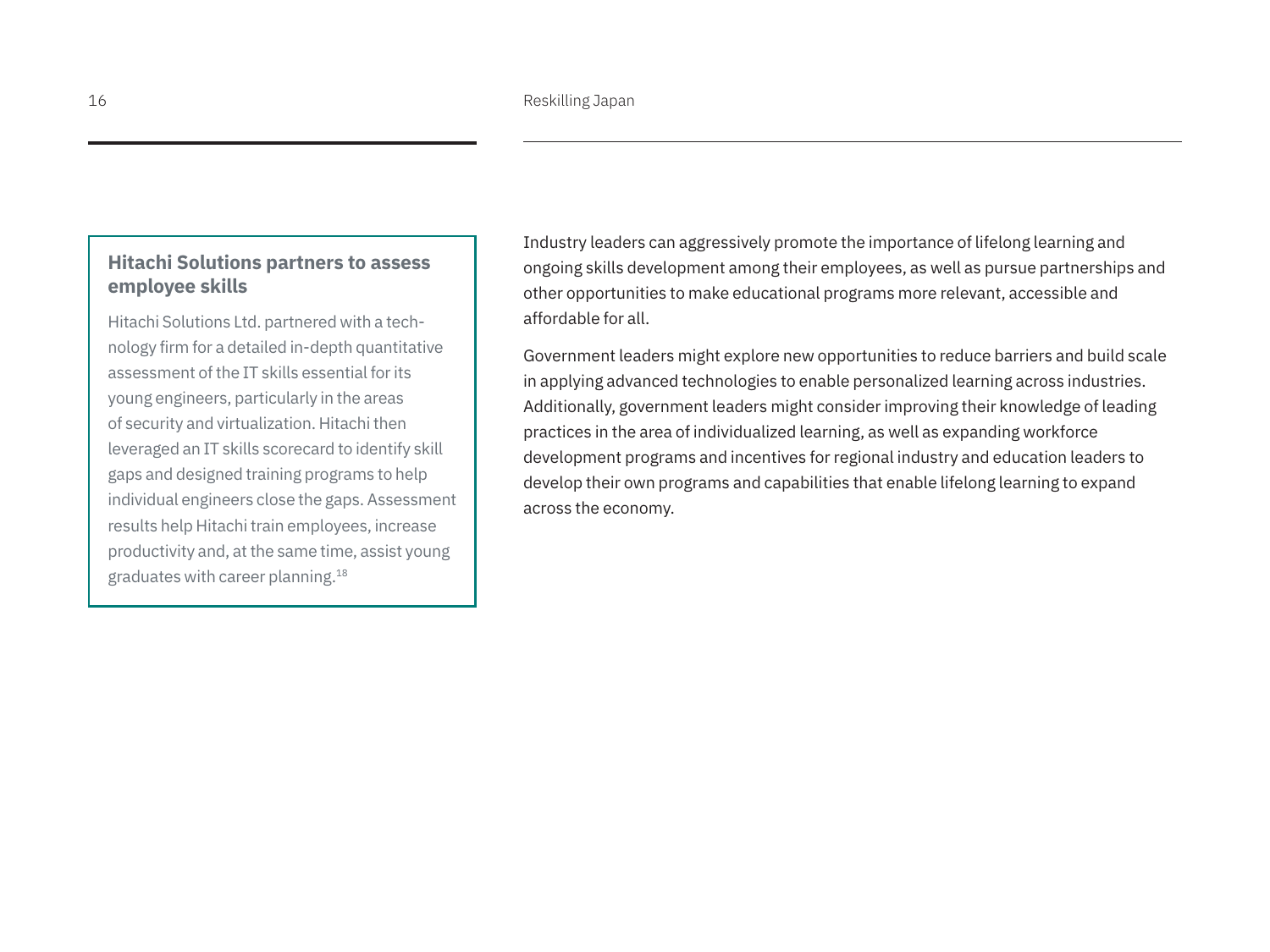# Study approach and methodology

In cooperation with Oxford Economics, the IBM Institute for Business Value surveyed 5,676 global executives representing 18 industries and 48 countries, including 967 from North America, 657 from Latin America, 1,372 from Western Europe, 408 from Eastern Europe, 440 from the Middle East, 400 from Africa, 611 from South and South East Asia and the Pacific, 410 from China and 411 from Japan. Among the 5,676 were 830 leaders of government institutions (including 255 leaders from workforce development/public employment service agencies and 255 workforce/labor policy executives) and 1,505 leaders of higher education institutions (including 609 from technical or vocational schools or community colleges). Average revenue or budget of organizations surveyed was approximately USD 3 billion.



 $\frac{1}{4}$ CFOs, CIOs, CMOs, COOs, CHF<br>vation/strategic alliances **Industry**–CEOs, CFOs, CIOs, CMOs, COOs, CHROs and heads of innovation/strategic alliances

4%

4% technical or vocational schools or colleges; and **Education**–Chancellors, vice chancellors, presidents<br>and deans of higher education institutions: leaders of and deans of higher education institutions; leaders of corporate learning executives

 $\frac{1}{2}$ development organizations 4% Senior leaders and executives from public 4% **Workforce development/employment services**– employment service agencies and workforce

**Labor/workforce policy**–Government executives responsible for labor/workforce policy

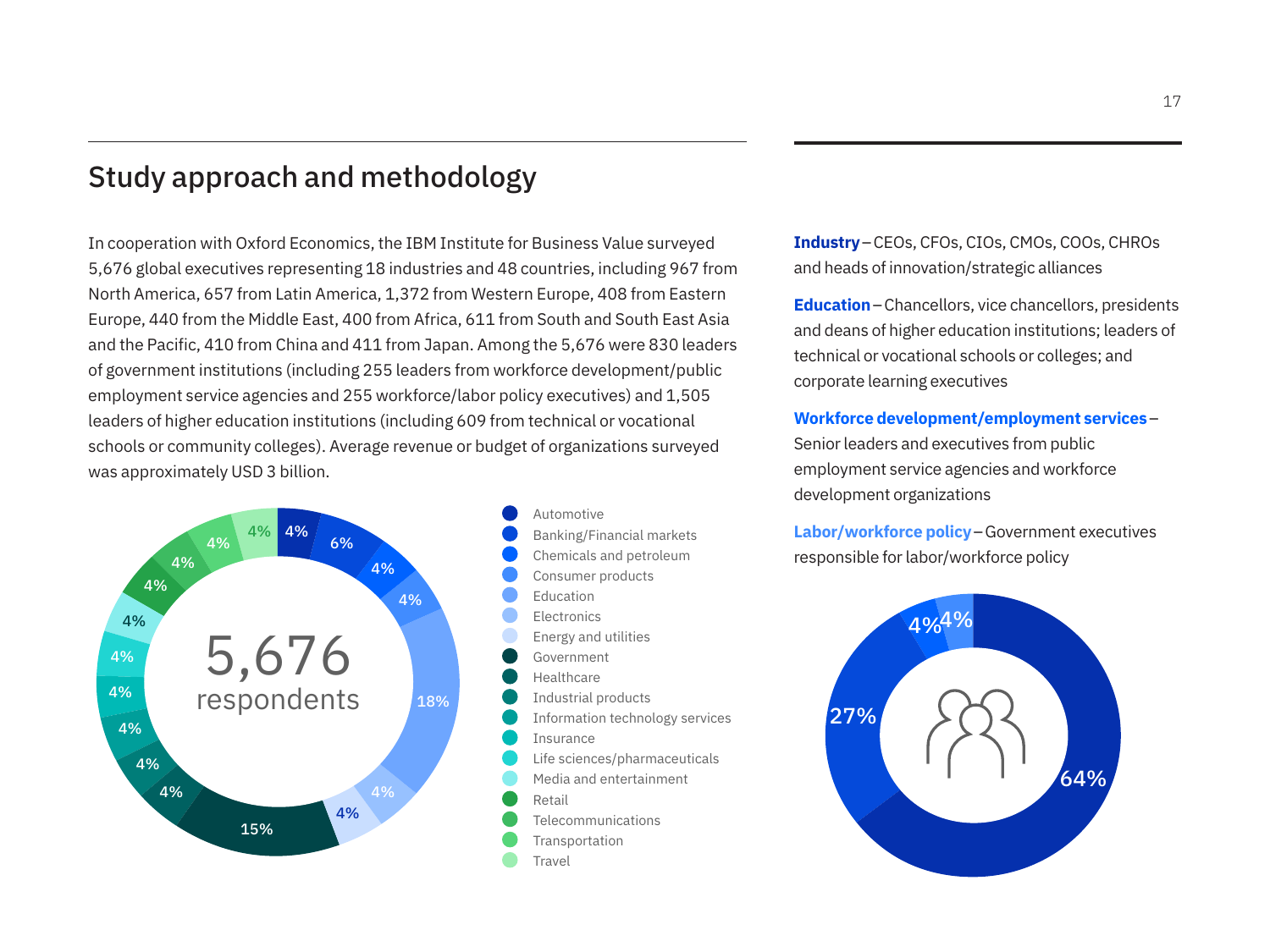# Authors

Kazuaki Ikeda is Vice President and leader of the IBM business consulting practice area in Japan. He is a visiting lecturer for the Faculty of Science and Engineering at Waseda University, where he teaches business strategy. Kazuaki Ikeda can be reached at [K7IKEDA@jp.ibm.com](mailto:K7IKEDA%40jp.ibm.com?subject=).

Anthony Marshall is Research Director for the IBM Institute for Business Value. Anthony is responsible for directing thought-leadership research on a variety of issues related to the public and private sectors. Anthony can be reached through email at [anthony2@us.ibm.com,](mailto:anthony2%40us.ibm.com?subject=) LinkedIn at [bit.ly/AnthonyMarshall](http://bit.ly/AnthonyMarshall) and Twitter [@aejmarshall](https://twitter.com/aejmarshall).

Dave Zaharchuk is Research Director and Global Government and Education Industry Leader for the IBM Institute for Business Value. Dave is responsible for directing thought-leadership research on a variety of issues related to emerging technologies, government, education and the broader public sector. Dave can be reached through email at [david.zaharchuk@us.ibm.com](mailto:david.zaharchuk%40us.ibm.com?subject=), LinkedIn at [bit.ly/DaveZaharchuk](http://bit.ly/DaveZaharchuk) and Twitter [@DaveZaharchuk.](https://twitter.com/DaveZaharchuk)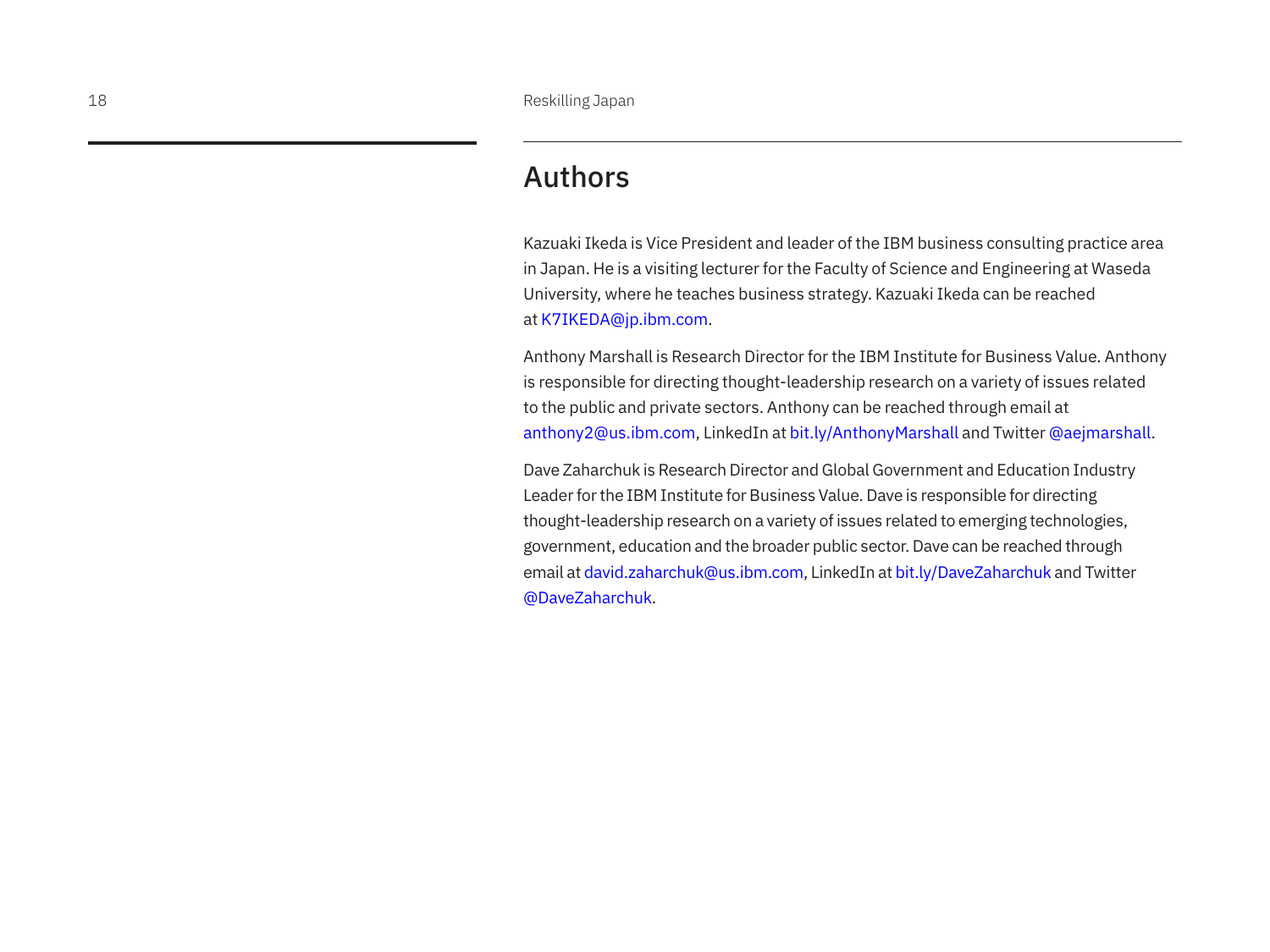# Related reports

Goehring, Brian, Anthony Marshall, and Itaru Suzuki. "Cognitive Japan: Creating a blueprint for an AI-enabled Japan." IBM Institute for Business Value. June 2018. [ibm.](http://www.ibm.com/business/value/cognitivejapan) [com/business/value/cognitivejapan](http://www.ibm.com/business/value/cognitivejapan)

Ikeda, Kazuaki, Anthony Marshall, and Shuma Okamura. "Japan ascending: Four steps to reignite growth and vitality in the Japanese economy." IBM Institute for Business Value. July 2016. [ibm.com/business/value/japanascending](http://www.ibm.com/business/value/japanascending)

Ikeda, Kazuaki, Anthony Marshall, and Shuma Okamura. "Innovating Japan: Reigniting the giant." IBM Institute for Business Value. July 2015. [ibm.com/business/value/](http://www.ibm.com/business/value/innovatingjapan) [innovatingjapan](http://www.ibm.com/business/value/innovatingjapan)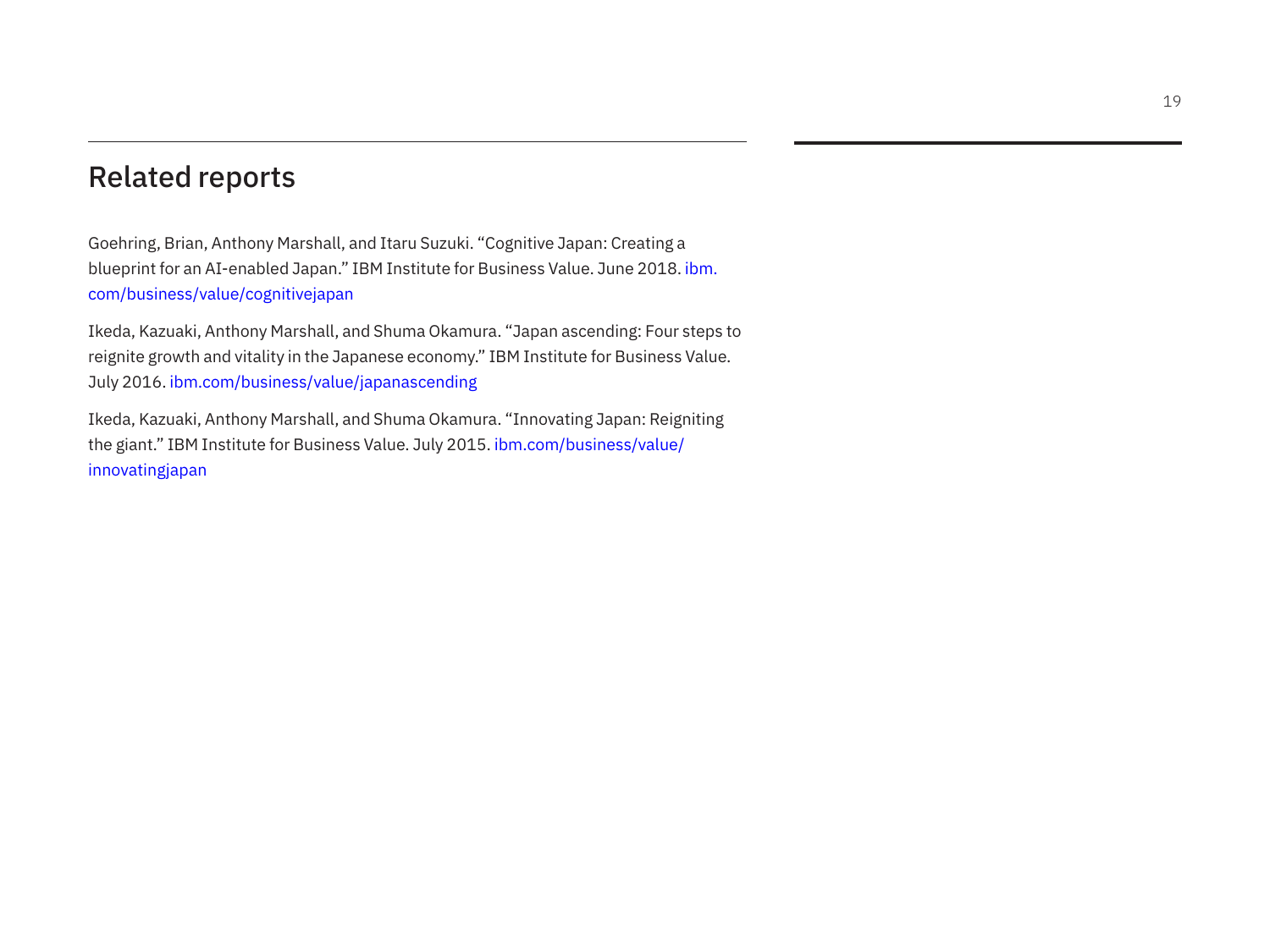#### **For more information**

To learn more about this IBM Institute for Business Value study, please contact us at [iibv@us.ibm.com](mailto:iibv@us.ibm.com). Follow [@IBMIBV](https://twitter.com/IBMIBV) on Twitter, and for a full catalog of our research or to subscribe to our newsletter, visit: **[ibm.com](http://www.ibm.com/iibv)**/iibv.

Access IBM Institute for Business Value executive reports on your mobile device by downloading the free "IBM IBV" apps for phone or tablet from your app store.

### **The right partner for a changing world**

At IBM, we collaborate with our clients, bringing together business insight, advanced research and technology to give them a distinct advantage in today's rapidly changing environment.

#### **IBM Institute for Business Value**

The IBM Institute for Business Value (IBV), part of IBM Services, develops fact-based, strategic insights for senior business executives on critical public and private sector issues.

#### **Notes and sources**

- 1 Kitazume, Kyo. "Japan's workers win biggest pay raises in 20 years." Nikkei Asian Review. April 16, 2018. [https://asia.](https://asia.nikkei.com/Economy/Japan-s-workers-win-biggest-pay-raises-in-20-years) [nikkei.com/Economy/Japan-s-workers-win-biggest-pay-raises-in-20-years;](https://asia.nikkei.com/Economy/Japan-s-workers-win-biggest-pay-raises-in-20-years) "The Japanese government's drive to lift wages is gathering steam." The Economist. February 1, 2018. [https://www.economist.com/asia/2018/02/01/](https://www.economist.com/asia/2018/02/01/the-japanese-governments-drive-to-lift-wages-is-gathering-steam) [the-japanese-governments-drive-to-lift-wages-is-gathering-steam](https://www.economist.com/asia/2018/02/01/the-japanese-governments-drive-to-lift-wages-is-gathering-steam)
- 2 "Japan's unemployment rate at its lowest in 25 years." Reuters. March 3, 2018. [https://www.straitstimes.com/](https://www.straitstimes.com/business/economy/japans-unemployment-rate-at-its-lowest-in-25-years) [business/economy/japans-unemployment-rate-at-its-lowest-in-25-years](https://www.straitstimes.com/business/economy/japans-unemployment-rate-at-its-lowest-in-25-years); "Japan's jobless rate falls to 24-year low of 2.4% in January." Japantimes. March 2, 2018. [https://www.japantimes.co.jp/news/2018/03/02/business/economy](https://www.japantimes.co.jp/news/2018/03/02/business/economy-business/japans-jobless-rate-falls-24-year-low-2-4-january/#.Wx-fC4763-A)[business/japans-jobless-rate-falls-24-year-low-2-4-january/#.Wx-fC4763-A;](https://www.japantimes.co.jp/news/2018/03/02/business/economy-business/japans-jobless-rate-falls-24-year-low-2-4-january/#.Wx-fC4763-A) "Japan - Education and Training." Export.gov. April 5, 2018. <https://www.export.gov/article?id=Japan-Education-and-Training>; "What are Japan's Top 10 Talent Trends for 2018?" Hays. 2018. [https://www.hays.co.jp/en/press-releases/HAYS\\_1932450](https://www.hays.co.jp/en/press-releases/HAYS_1932450)
- 3 Schneider, Todd, Gee Hee Hong, and Anh Van Le. "Land of the Rising Robots." Finance & Development. International Monetary Fund. June 2018. [https://www.imf.org/external/pubs/ft/fandd/2018/06/japan-labor-force-artificial](https://www.imf.org/external/pubs/ft/fandd/2018/06/japan-labor-force-artificial-intelligence-and-robots/schneider.pdf)[intelligence-and-robots/schneider.pdf](https://www.imf.org/external/pubs/ft/fandd/2018/06/japan-labor-force-artificial-intelligence-and-robots/schneider.pdf); Abbamonte, Jonathan. "Japanese Government Says Shrinking Population is the 'Biggest Challenge' for Economic Growth." Population Research Institute. October 24, 2017. [https://www.pop.org/](https://www.pop.org/japanese-government-calls-population-shrinkage-biggest-challenge-economic-growth/) [japanese-government-calls-population-shrinkage-biggest-challenge-economic-growth/](https://www.pop.org/japanese-government-calls-population-shrinkage-biggest-challenge-economic-growth/)
- 4 Stiglitz, Joseph. "A better economic plan for Japan." The Guardian. September 15, 2016. [https://www.theguardian.com/](https://www.theguardian.com/business/2016/sep/15/a-better-economic-plan-for-japan) [business/2016/sep/15/a-better-economic-plan-for-japan;](https://www.theguardian.com/business/2016/sep/15/a-better-economic-plan-for-japan) "Japan." OECD Better Life Index, accessed June 2018. <http://www.oecdbetterlifeindex.org/countries/japan/>
- 5 "Chapter2-2 Population and households: Future population (Excel:33KB)." Statistics Bureau, Ministry of Internal Affairs and Communication, Japan, accessed August 2018.<http://www.stat.go.jp/english/data/nenkan/66nenkan/1431-02>. html; Reynolds, Isabel. "Quicktake: Japan's Shrinking Population." Bloomberg. May 17, 2017. [https://www.bloomberg.](https://www.bloomberg.com/quicktake/japan-s-shrinking-population) [com/quicktake/japan-s-shrinking-population](https://www.bloomberg.com/quicktake/japan-s-shrinking-population)
- 6 "World Bank Population Estimates and Projections." World Bank Statistics, accessed June 2018. [http://databank.](http://databank.worldbank.org/data/reports.aspx?source=health-nutrition-and-population-statistics:-population-estimates-and-projections#) [worldbank.org/data/reports.aspx?source=health-nutrition-and-population-statistics:-population-estimates-and](http://databank.worldbank.org/data/reports.aspx?source=health-nutrition-and-population-statistics:-population-estimates-and-projections#)[projections#](http://databank.worldbank.org/data/reports.aspx?source=health-nutrition-and-population-statistics:-population-estimates-and-projections#); "Population Projections for Japan: 2001-2050." National Institute of Population and Social Security Research, Japan. January 2002.<http://www.ipss.go.jp/pp-newest/e/ppfj02/ppfj02.pdf>
- 7 "World Bank Population Estimates and Projections: Life expectancy at birth." World Bank Statistics, accessed August 2018. [http://databank.worldbank.org/data/reports.aspx?source=health-nutrition-and-population-statistics:](http://databank.worldbank.org/data/reports.aspx?source=health-nutrition-and-population-statistics:-population-estimates-and-projections#) [population-estimates-and-projections#](http://databank.worldbank.org/data/reports.aspx?source=health-nutrition-and-population-statistics:-population-estimates-and-projections#); "World Bank Population Estimates and Projections: Age dependency ratio." World Bank Statistics, accessed June 2018. [http://databank.worldbank.org/data/reports.](http://databank.worldbank.org/data/reports.aspx?source=health-nutrition-and-population-statistics:-population-estimates-and-projections#) [aspx?source=health-nutrition-and-population-statistics:-population-estimates-and-projections#](http://databank.worldbank.org/data/reports.aspx?source=health-nutrition-and-population-statistics:-population-estimates-and-projections#)
- 8 Weller, Chris. "Japan has a major population problem: it's falling." World Economic Forum. April 11, 2017. [https://www.](https://www.weforum.org/agenda/2017/04/why-japans-fertility-problem-could-dramatically-decrease-the-population) [weforum.org/agenda/2017/04/why-japans-fertility-problem-could-dramatically-decrease-the-population](https://www.weforum.org/agenda/2017/04/why-japans-fertility-problem-could-dramatically-decrease-the-population); Sathian, Sanjena. "Japan's 2018 Problem: Its Universities Are a Ticking Time Bomb." Ozy. August 15, 2016. [https://www.ozy.](https://www.ozy.com/fast-forward/japans-2018-problem-its-universities-are-a-ticking-time-bomb/70410) [com/fast-forward/japans-2018-problem-its-universities-are-a-ticking-time-bomb/70410](https://www.ozy.com/fast-forward/japans-2018-problem-its-universities-are-a-ticking-time-bomb/70410)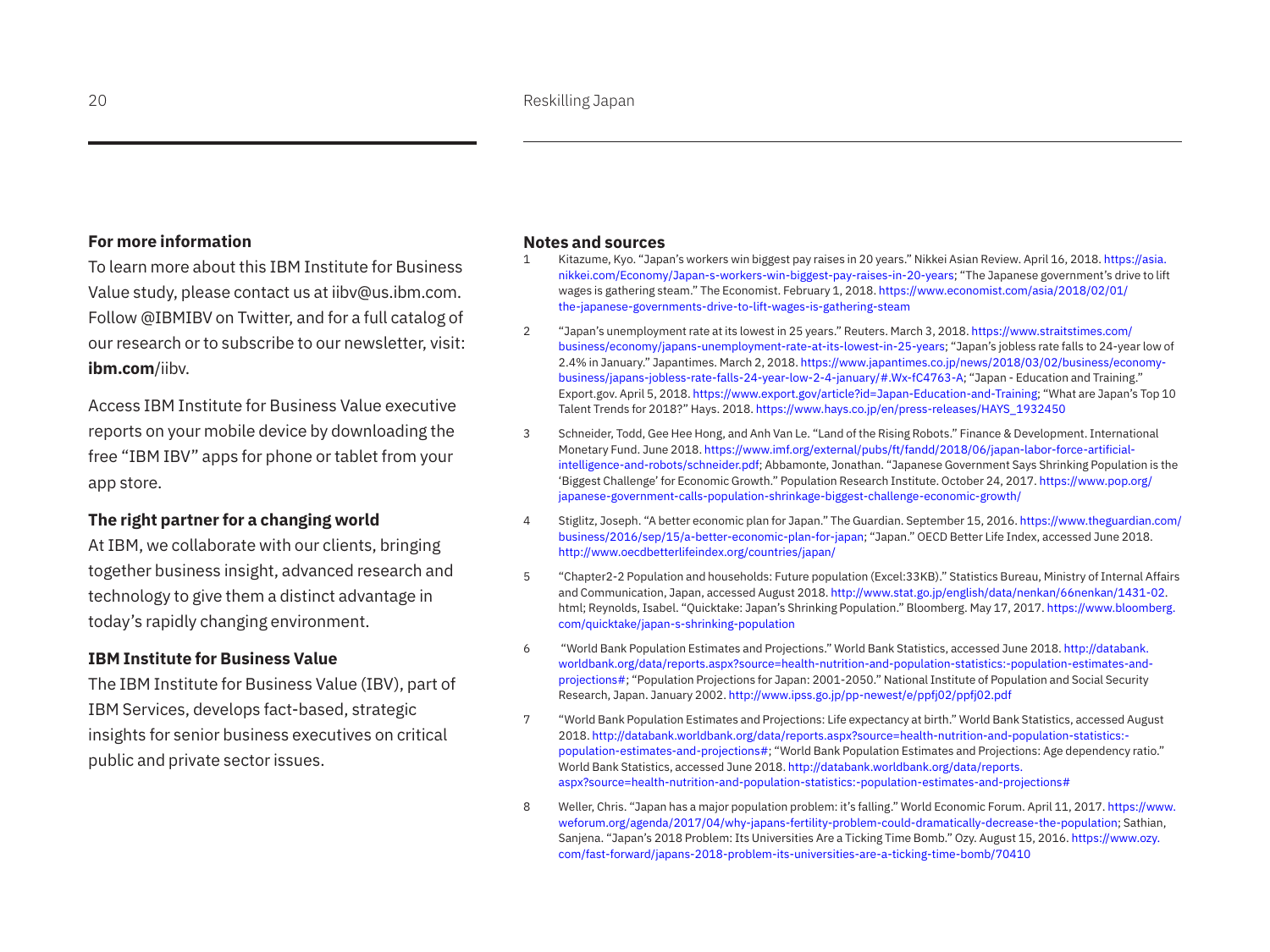- 9 According to the IBM Institute for Business Value 2016 Global Skills Survey, the following are percentages of executives by country who state government is primarily responsible for developing and maintaining workforce skills: 90 percent from the United States, 65 percent from Germany, 91 percent from Japan and only 54 percent from India. And the percentages by country who state that private sector is primarily responsible for developing and maintaining their employees' skills are 62 percent from the United States, 61 percent from the United Kingdom, 46 percent from Germany, 41 percent from Japan and 26 percent from India.
- 10 King, Michael, Anthony Marshall, and Dave Zaharchuk. "Facing the storm: Navigating the global skills crisis." IBM Institute for Business Value. December 2016. [https://www-935.ibm.com/services/us/gbs/thoughtleadership/](https://www-935.ibm.com/services/us/gbs/thoughtleadership/skillsstorm/) [skillsstorm/](https://www-935.ibm.com/services/us/gbs/thoughtleadership/skillsstorm/)
- 11 King, Michael, Anthony Marshall, and Dave Zaharchuk. "Pursuit of relevance: How higher education remains viable in today's dynamic world." IBM Institute for Business Value. June 2015. [https://www-935.ibm.com/services/us/gbs/](https://www-935.ibm.com/services/us/gbs/thoughtleadership/pursuitofrelevance/) [thoughtleadership/pursuitofrelevance/](https://www-935.ibm.com/services/us/gbs/thoughtleadership/pursuitofrelevance/)
- 12 Murata, Kazuyo. "Kyoto Alliance for Local Public Human Resource Development." Asian Development Bank. September 2016. [https://k-learn.adb.org/system/files/materials/2016/09/201609-kyoto-alliance-local-public-human-resource](https://k-learn.adb.org/system/files/materials/2016/09/201609-kyoto-alliance-local-public-human-resource-development.pdf)[development.pdf;](https://k-learn.adb.org/system/files/materials/2016/09/201609-kyoto-alliance-local-public-human-resource-development.pdf) OECD. *Resilient Cities*. 2016. Abstracts of case studies are available at [http://www.oecd.org/cfe/](http://www.oecd.org/cfe/regional-policy/resilient-cities.htm) [regional-policy/resilient-cities.htm](http://www.oecd.org/cfe/regional-policy/resilient-cities.htm). (For full report of Kyoto, see pages 16-34: [http://lorc.ryukoku.ac.jp/Kyoto%20](http://lorc.ryukoku.ac.jp/Kyoto%20Study.pdf#search=%27LORC+OECD%27) [Study.pdf#search=%27LORC+OECD%27.](http://lorc.ryukoku.ac.jp/Kyoto%20Study.pdf#search=%27LORC+OECD%27))
- 13 Kakuchi, Suvendrini. "New era of university-industry collaboration launched." University World News. July 11, 2015. <http://www.universityworldnews.com/article.php?story=20150710143733375>
- 14 "Fujitsu case study: Game-based learning to create new and more efficient learning spaces." game-learn.com, accessed June 2018. [https://www.game-learn.com/wp-content/uploads/2013/07/01\\_CS\\_FUJITSU\\_V2-EN\\_final.pdf](https://www.game-learn.com/wp-content/uploads/2013/07/01_CS_FUJITSU_V2-EN_final.pdf)
- 15 "Models of Success: An archive of case studies done under Skills for America's Future highlighting effective partnerships that benefit community colleges, businesses, and students." The Aspen Institute. March 2016. [https://dorutodpt4twd.](https://dorutodpt4twd.cloudfront.net/content/uploads/2016/07/Models-of-Success-Archive2.pdf) [cloudfront.net/content/uploads/2016/07/Models-of-Success-Archive2.pdf](https://dorutodpt4twd.cloudfront.net/content/uploads/2016/07/Models-of-Success-Archive2.pdf)
- 16 Litow, Stanley. "These schools are a nationwide answer to the skills crisis and high unemployment." Business Insider. June 1, 2017.[http://www.businessinsider.com/sc/ptech-ibm-coding-jobs-employment-2017-6?cm\\_mc\\_uid=4456](http://www.businessinsider.com/sc/ptech-ibm-coding-jobs-employment-2017-6?cm_mc_uid=4456 0552579814906280747&cm_mc_sid_50200000=1496254073) [0552579814906280747&cm\\_mc\\_sid\\_50200000=1496254073](http://www.businessinsider.com/sc/ptech-ibm-coding-jobs-employment-2017-6?cm_mc_uid=4456 0552579814906280747&cm_mc_sid_50200000=1496254073)
- 17 "Training experts in AI, IoT, big data and cyber security in a Waseda University-led consortium." Waseda University. September 2017.<https://www.waseda.jp/top/en-news/53710>
- 18 "Hitachi Solutions, Ltd. Designing training programs for young engineers not only with ITSS, but also with GAIT's objective markers." Global Assessment of Information Technology. [https://www.gait.org/en/business/casestudy/](https://www.gait.org/en/business/casestudy/hitachi-solutions/) [hitachi-solutions/](https://www.gait.org/en/business/casestudy/hitachi-solutions/)

© Copyright IBM Corporation 2018

IBM Corporation New Orchard Road Armonk, NY 10504

Produced in the United States of America August 2018

IBM, the IBM logo,<ibm.com>and Watson are trademarks of International Business Machines Corp., registered in many jurisdictions worldwide. Other product and service names might be trademarks of IBM or other companies. A current list of IBM trademarks is available on the web at "Copyright and trademark information" at: [ibm.com/legal/](http://www.ibm.com/legal/copytrade.shtml) [copytrade.shtml.](http://www.ibm.com/legal/copytrade.shtml)

This document is current as of the initial date of publication and may be changed by IBM at any time. Not all offerings are available in every country in which IBM operates.

THE INFORMATION IN THIS DOCUMENT IS PROVIDED "AS IS" WITHOUT ANY WARRANTY, EXPRESS OR IMPLIED, INCLUDING WITHOUT ANY WARRANTIES OF MERCHANTABILITY, FITNESS FOR A PARTICULAR PURPOSE AND ANY WARRANTY OR CONDITION OF NON-INFRINGEMENT. IBM products are warranted according to the terms and conditions of the agreements under which they are provided.

This report is intended for general guidance only. It is not intended to be a substitute for detailed research or the exercise of professional judgment. IBM shall not be responsible for any loss whatsoever sustained by any organization or person who relies on this publication.

The data used in this report may be derived from third-party sources and IBM does not independently verify, validate or audit such data. The results from the use of such data are provided on an "as is" basis and IBM makes no representations or warranties, express or implied.